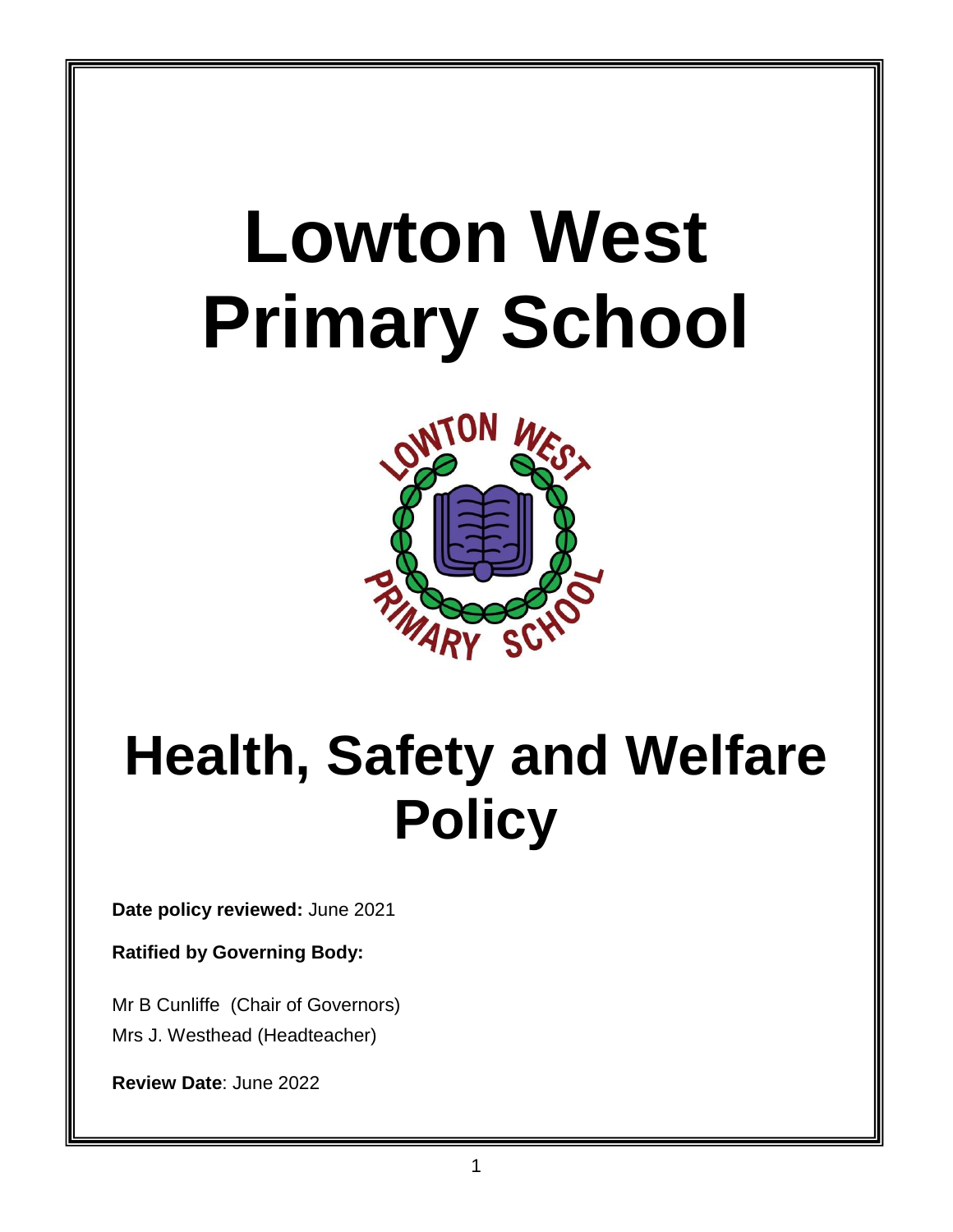## **Lowton West Primary School**



### **Health, Safety and Welfare Policy**

#### *Aiming High Together*

#### **School Vision**

To inspire, achieve and succeed, we will aim high and build dreams and futures together.

#### **Mission Statement**

#### **Providing the highest quality education, care and support for the whole school community**.

Our mission statement is based on RESPECT:

- **R** = Recognising the needs of the individual child
- **E** = Ensuring a unique and engaging curriculum
- **S** = Supporting each other to learn and achieve
- **P** = Passionate about providing the highest quality education
- **E** = Encouraging creativity, self expression and imagination
- $C =$  Creating confident, resilient, life  $-$  long learners
- **T** = The voice of everybody is heard

All the above statements help us to understand how we can all make a positive contribution to the school and the wider community.

#### **We will do this through our core values:**

- Respect
- Resilience
- Kindness
- Confidence

We also, at Lowton West Primary School, strive to develop and uphold British Values. The five British values that the Government has identified for schools to focus on are:

- Democracy
- The Rule of Law
- Individual liberty and mutual respect and tolerance of those with different faiths and beliefs
- Developing personal and social responsibility
- Respect for British Institutions

There are more details on how our school demonstrates and develops these British Values in our British Values Policy and on our website.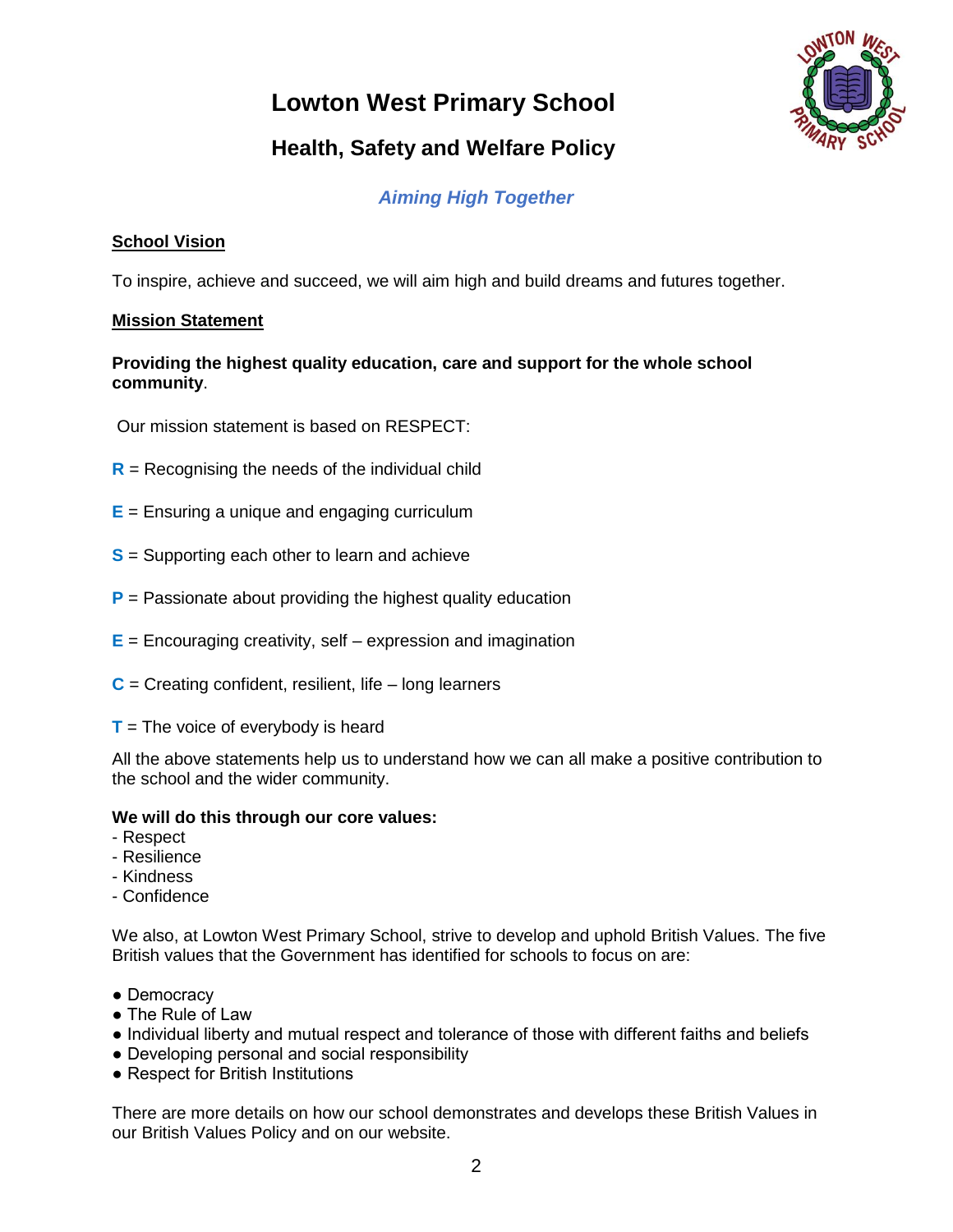#### **1.0 Introduction**

1.1 The health, safety and welfare of all the people who work or learn at our school are of fundamental importance. We aim to provide a safe, secure and pleasant working environment for everyone. The governing body, along with the LA, takes responsibility for protecting the health, safety and welfare of all children and members of staff.

#### **2.0 Statement of Intent**

2.1 The Headteacher and Governors of Lowton West Primary School recognise they have overall responsibility for the organisation and implementation of a Health and Safety Policy, and that key personnel within the management structure are identified and their health and safety roles defined within their areas of employment.

2.2 The employee's duty to co-operate with the employer is recognised. The school management accept the responsibility for ensuring all necessary arrangements for maintaining a safe environment are implemented and monitored.

2.3 Lowton West Primary School recognises the importance of health, safety and welfare regarding the successful operation of its activities and believes that the active participation of all staff is essential in maintaining the highest standards in preventing accidents. All activities will be conducted using appropriate control measures to minimise the risk to the health and safety of all staff, pupils and others, who may be affected by our activities.

2.4 The Governing Body of Lowton West Primary School, will so far as is reasonably practicable, ensure that all activities under its control are carried out in accordance with the Health and Safety at Work etc. Act 1974, relevant regulations, approved codes of practice, guidance notes and the Health and Safety Policies of Wigan Education Authority, and will give due regard to advice and information provided by the Authority's advisers.

2.5 The School Health, Safety and Welfare Policy detailed herein will be brought to the attention of all staff, and will be subject to regular reviews to ensure it reflects the school's activities.

2.6 This policy will be reviewed annually or when necessary in order to meet changes in circumstances. Any necessary changes will be brought to the attention of all employees to assist in improving safety performance.

#### **2.7 The Governors will ensure that:**

- the school produces its own Health, Safety and Welfare policy to supplement the LA's policy, and that the policy is annually reviewed;
- the Health, Safety and Welfare Safety Policy will be brought to the notice of all employees;
- the school has considered its health and safety obligations and has made provision for meeting those obligations;
- the school's staffing structure appropriately reflects the responsibilities for carrying out the arrangements for health and safety;
- health and safety issues concerning the school are identified and appropriate action taken;
- regular safety reports are provided by the Headteacher at Governors meetings so that safety arrangements can be monitored and evaluated;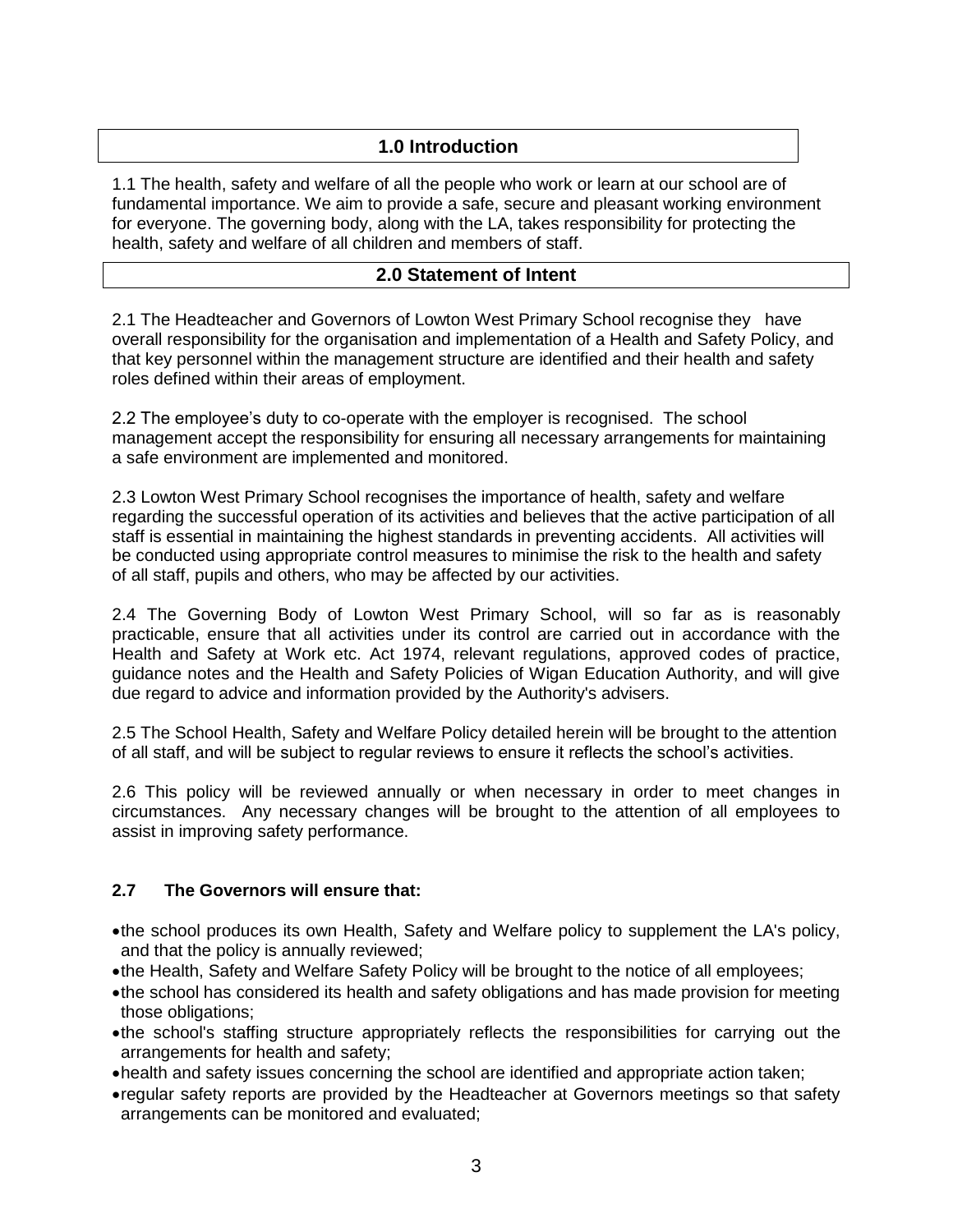#### **3.0 HEALTH AND SAFETY DUTIES**

#### **STATUTORY DUTIES**

- 3.1 The Health and Safety at Work etc. Act 1974 places duties on EMPLOYERS to safeguard, so far as it is reasonably practicable, the health, safety and welfare of their employees and the health and safety of persons not employed but who may be affected by work activities, i.e. pupils and all visitors.
- 3.2 Persons who have CONTROL OF PREMISES have duties to take reasonable measures to ensure, so far as is reasonably practicable, that premises and equipment are safe for people using them who are not their employees, e.g. pupils, visitors and those using premises on a lettings basis.
- 3.3 EMPLOYEES have duties to take reasonable care to ensure that they work in ways which are safe and without risk to health both to themselves and other staff, pupils and visitors. They must also co-operate so that employers can comply with their statutory duties.

#### **3.4 LOCAL AUTHORITY**

The school will take advice from the L.A. Safety Officer as required.

#### **3.5 EMPLOYEES RESPONSIBILITIES**

All employees have a general duty under the Health and Safety at Work Act 1974 to:

- take reasonable care of their own safety and that of other persons;
- co-operate with the employer on health and safety matters to enable the employer to carry out their own responsibilities successfully;
- use correctly any equipment provided for their safety;
- report any defective equipment to their line manager or other appropriate person, i.e. Safety Representative;
- report accidents or dangerous occurrences at the earliest possible opportunity;
- be familiar with and observe at all times all safety policies and procedures;
- take reasonable precautions to ensure the safety of all persons in their charge.

#### **4.0 ORGANISATION FOR MANAGING HEALTH AND SAFETY WITHIN THE SCHOOL**

4.1 The Headteacher is responsible for the day-to-day implementation and management of health, safety and welfare within the school.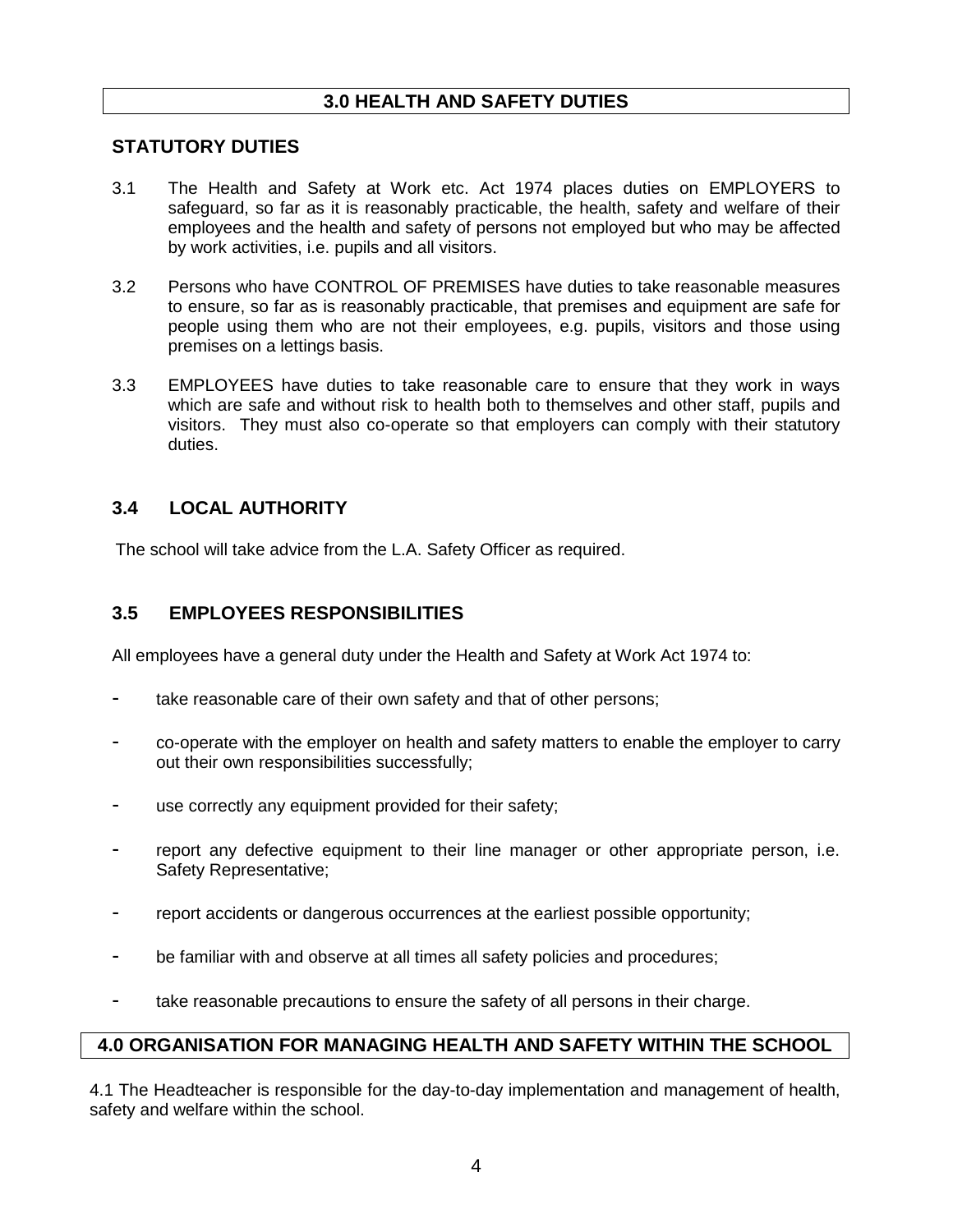4.2 Teaching and non-teaching staff holding posts/positions of responsibility have a general responsibility for the application of the School's Safety Policies within their own area of work and are directly responsible to the Headteacher for the application of all health, safety and welfare measures and procedures within their own department/area of work.

4.3 Class teachers have responsibilities for the safety of pupils in their charge.

4.4 All employees have a responsibility to take reasonable care of their own health, safety and welfare and that of other persons who may be affected by their acts or omissions while at work. They also have a responsibility to co-operate so that employers can comply with their statutory duties.

More detailed lists of the responsibilities of the Headteacher, teaching and non-teaching staff holding posts of special responsibility, and all employees are set out below.

#### **4.5 HEADTEACHER**

The Headteacher will ensure that:

- policies and procedures with regard to health, safety and welfare matters within the school are established and approved by the Governing Body, and that the policies and procedures are known, read and followed by all members of staff, including temporary/supply staff;
- any health and safety matters raised, and guidance from the LA, are brought to the attention of the Governing Body;
- regular reviews of the safe performance of all departments of the school are undertaken with appropriate action when necessary, and are reported to the Governing Body;
- accidents, incidents and dangerous occurrences are reported, investigated, and, where appropriate, preventive measures are taken. Also, that reports and returns are submitted to the LA in accordance with the LA procedures;
- adequate first aid provision is made for staff and pupils and other persons, whilst on school premises and when working away from the school, in accordance with LA guidance;
- training needs are identified and arrangements made for those needs to be met;
- awareness and co-operation amongst staff with regard to health and safety matters is actively encouraged.

#### **4.6 TEACHING AND NON-TEACHING STAFF HOLDING POSTS OF RESPONSIBILITY**

Staff holding posts of special responsibility, i.e., Deputy Headteacher, Assistant Headteachers, Foundation Stage manager, Business Manager, Caretaker, are responsible to the Headteacher for the implementation of the Health, Safety and Welfare Policy within their department/area of work. To fulfil their responsibilities, they will assist the Headteacher by:

- monitoring of health and safety by inspecting their area on a regular basis to ensure that safety measures are being maintained and safety instruction and safe working practices are being followed by staff and pupils, and for making any necessary changes in practices and procedures;
- informing their staff of any hazards to health and safety they are likely to meet in the course of their work and ensure that they have the necessary information, instruction and training to carry out their duties without risk to health or safety;
- ensuring that staff and pupils are aware of emergency procedures, which should be regularly reviewed;
- ensuring that personal protective clothing and equipment is provided, worn/used and maintained as necessary;
- ensuring that adequate supervision is maintained at all times;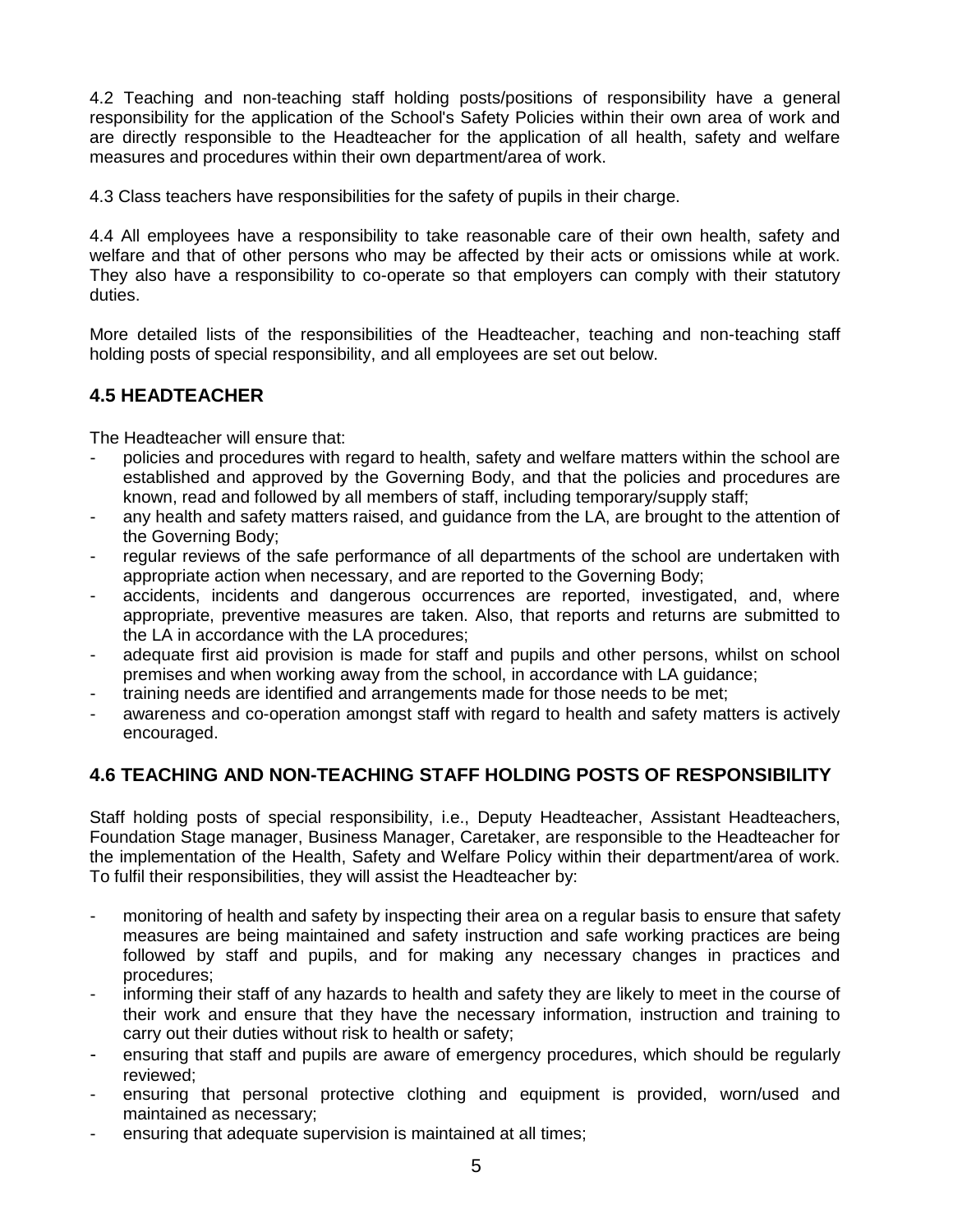ensuring that all equipment is regularly inspected and maintained in safe working order and that any defective equipment is removed from use immediately.

4.7 The Caretaker and Business manager will assist the Headteacher in ensuring that health and safety implications are considered in connection with the security, cleaning and maintenance of the building and for monitoring contractors on site to ensure their working procedures do not endanger the health, safety and welfare of staff, students and visitors.

#### **4.8 CLASS TEACHERS**

Teaching staff timetabled to be in charge of classes are responsible for assisting the Headteacher to:

- ensure the safety of pupils, in their charge;
- be aware of and adopt safety measures within their own teaching areas;
- follow safe working procedures personally;
- request protective clothing, guards, special safe working procedures etc where necessary and ensure they are used;
- make recommendations to the Headteacher on safety equipment or additions or improvements to plant, tools, equipment or machinery which is dangerous or potentially so;
- be aware of school and emergency procedures in respect of fire, bomb alert, accident, first aid, etc and to carry them out.

#### **5.0 Local Arrangements For Health and Safety**

In the following any reference to the Headteacher shall mean 'Headteacher, or in her absence the Deputy Headteacher or an Assistant Headteacher'.

#### **Healthy Schools initiative**

Following the publication in 1997 of the government's White Paper 'Excellence in Schools', many schools decided to participate in the Healthy Schools initiative. This school fully supported the aims of this initiative, and we have previously achieved the National Healthy School Standard. We believe that a healthy school is one in which children can thrive not only physically and academically, but also spiritually and emotionally. We promote a whole-school approach to the well-being of our children, which involves:

- giving health issues high priority in our planning;
- making sure that we have effective policies on sex education and drugs education;
- planning the curriculum to ensure that the children have sufficient opportunity to learn about healthy living;
- providing opportunities for children to take responsibility for their learning and behaviour;
- making sure that the environment is stimulating and conducive to learning;
- providing opportunities for children to put forward their views and be listened to;
- supporting children who need additional care and attention;
- providing opportunities for all our staff to develop their skills;
- working closely with parents/carers and external agencies to provide the best possible support for our children;
- making sure all children have clear and appropriate targets.

#### **The school curriculum**

We teach the children about health and safety in order to equip them with the skills, knowledge and understanding that will enable them to live positive, successful and healthy lives. Teachers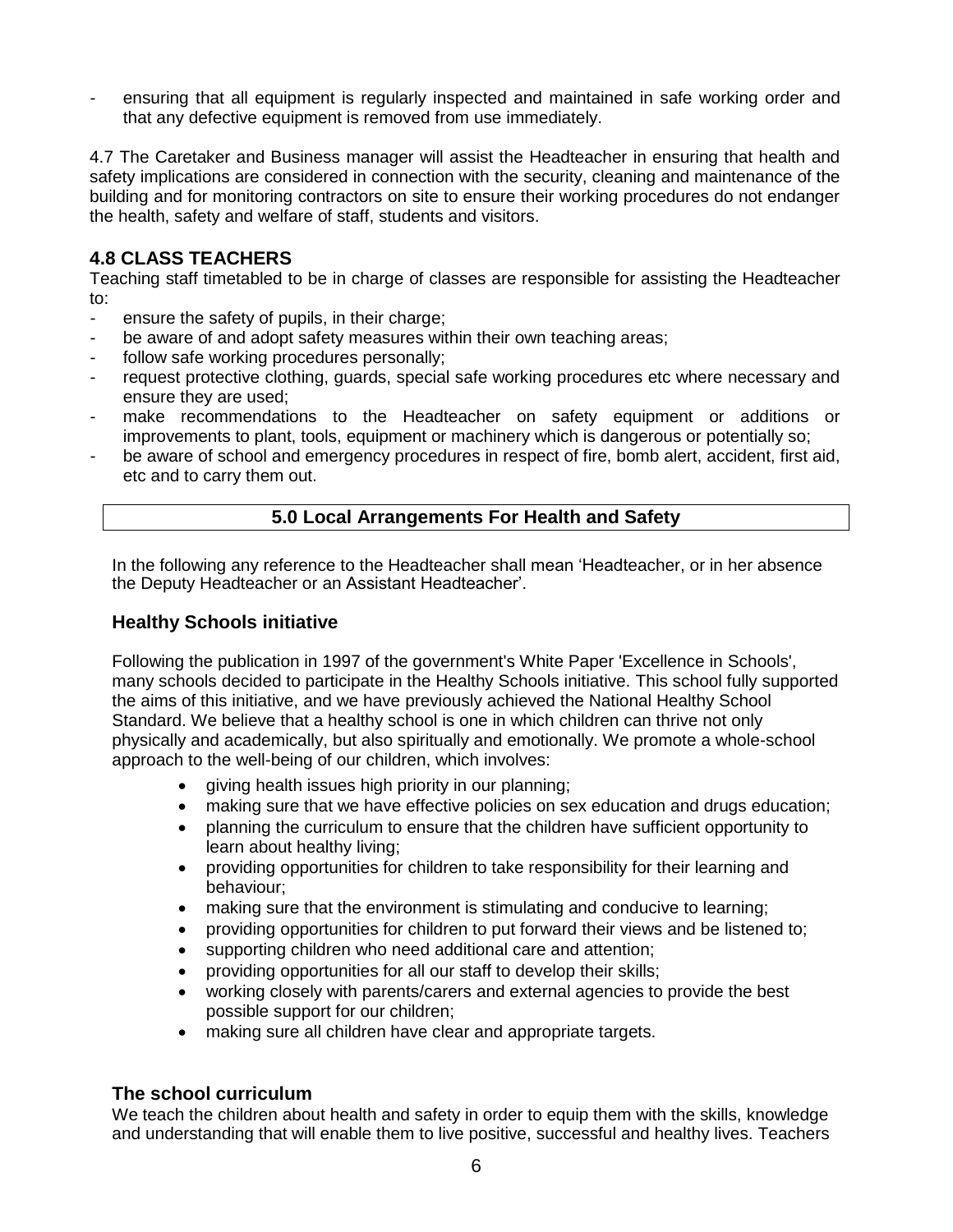take every opportunity to educate children in this regard as part of the normal school curriculum. We teach children respect for their bodies, and how to look after themselves, following the Jigsaw scheme of work. For example, we discuss issues about keeping healthy in PE, science and PSHE&C lessons. We also show them how to move and play safely in PE lessons. We teach all pupils how to keep themselves safe through lessons and assemblies, e.g. fire safety, stranger danger, road safety, safety near water and railways.

Our Positive Behaviour, Anti-bullying and Online Safety policies also ensure that children are kept safe and that children know how to keep themselves safe.

Health and safety issues also arise when we teach care for the environment, and awareness of the dangers of litter. Children receive both drugs education and sex and relationship education (see the relevant policies).

We believe that everybody in our school can and should promote everybody else's safety, so we teach children to spot hazards in the classroom or around the school, and inform their teacher.

Our school promotes the spiritual welfare and growth of the children through the RE curriculum, through special events, such as harvest festivals, and through the daily act of collective worship.

Each class has the opportunity to discuss problems or issues of concern with their teacher. Teachers use circle time to help children discuss and overcome any fears and worries that they may have. These concerns are handled with sensitivity

#### **Online safety**

Online safety is very important. The school has systems in place to ensure that any inappropriate material is blocked whilst the children are accessing the internet. We also have 'Impero' software installed which helps us to regularly monitor all computer usage. (Please refer to the 'Online safety' policy).

#### **School meals**

Our school provides the opportunity for children to have a meal at lunchtimes. Some parents or carers may claim free school meals for their children.

If children choose to bring their own packed lunch, we provide them with a suitable place to eat it, and we supervise them during this time.

Our school promotes a healthy lifestyle. As sweets can damage children's teeth, we do not allow sweets to be eaten in school.

#### **School uniform**

It is our policy that all children wear the school uniform when attending school, or when participating in a school-organised event, even if outside normal school hours. We agree the requirements for school uniform with parents and carers, and we review these requirements regularly.

We always take a sensitive approach where regulations regarding uniform conflict with a child's religious or cultural beliefs. We do not discriminate on grounds of race, creed or gender. It is the responsibility of the Headteacher to ensure that the school uniform policy is enforced. It is, however, not our school policy to exclude children from the school if they, for whatever reason, do not have the proper school uniform.

We ask parents and carers to equip their children with the necessary uniform and school equipment. If a child repeatedly attends school without the correct uniform, we will inform parents and carers and request that they make sure their child leaves home with the proper uniform on. If a parent is in financial difficulties, and this results in a child not having the correct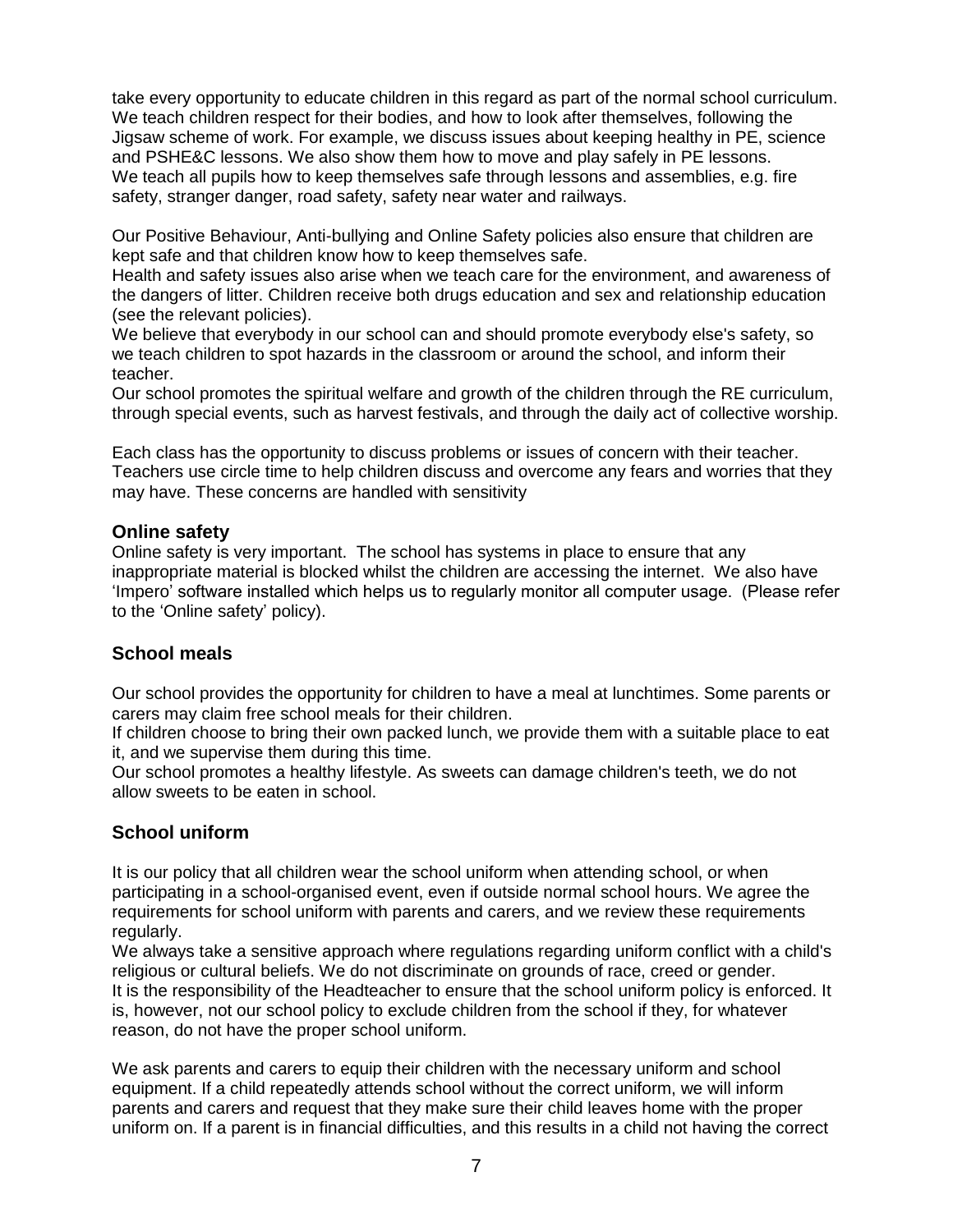uniform, or not having adequate equipment, our school will do all it can to support the parent. We ask parents and carers to discuss their child's appearance with us if there are any religious issues involved that we might be unaware of.

On grounds of health and safety, we do not allow children to wear jewellery in our school. Children are not allowed to wear wrist watches. Details of the school uniform requirements can be found in our school prospectus. Nail varnish, make-up, temporary tattoos, hooded tops and high heeled shoes are not allowed.

#### **Safeguarding and Child protection**

The Designated Safeguarding Lead is the Headteacher and in her absence it is the Deputy Headteacher or one of the Assistant Headteachers. They should always be notified immediately of any suspected or actual child protection concerns and the 'Safeguarding and Child Protection Policy' must be followed. There is a Safeguarding Information Board in the staffroom. (Refer to the 'Safeguarding and Child Protection' Policy).

#### **Safety of children**

It is the responsibility of each teacher to ensure that all curriculum activities are safe. Similarly, curriculum coordinators will always be vigilant for hazards concerning equipment or activities related to their area of responsibility. If a teacher or curriculum coordinator has any concerns about pupil safety, s/he should bring them to the attention of the Headteacher before that particular activity next takes place.

We do not take any child off the school site on school trips without the prior permission of the parent. However, at the start of the year, parents are asked to give permission for their child to go on walks in the local area. Permission in this instance, does not need to be sought every time the child goes on a walk in the local area. However, teachers will still inform parents if they are taking the pupils into the local area.

#### **Recording Incidents**

We record in the school log book all incidents involving injury, and, in all cases, we inform parents or carers. Should a child be quite seriously hurt, we contact the parents or carers through the emergency telephone number that we keep on file. We update these numbers annually, but it is essential that parents/carers inform us when contact details change.

There may be rare occasions on which it is necessary for staff to restrain a pupil physically, to prevent him or her from inflicting injury to others, causing self-injury, damaging property, or being disruptive. In such cases, only the minimum force necessary may be used, and any action taken must be only to restrain the pupil. If restraint has been required, this will be recorded.

Where possible, children should not be restrained by members of staff, unless Team Teach trained.

#### **Trained Team Teach staff are:**

#### **Teachers:**

Mrs N Gould Mrs A Brooks Mr Rigby Miss V Green Mrs H Culver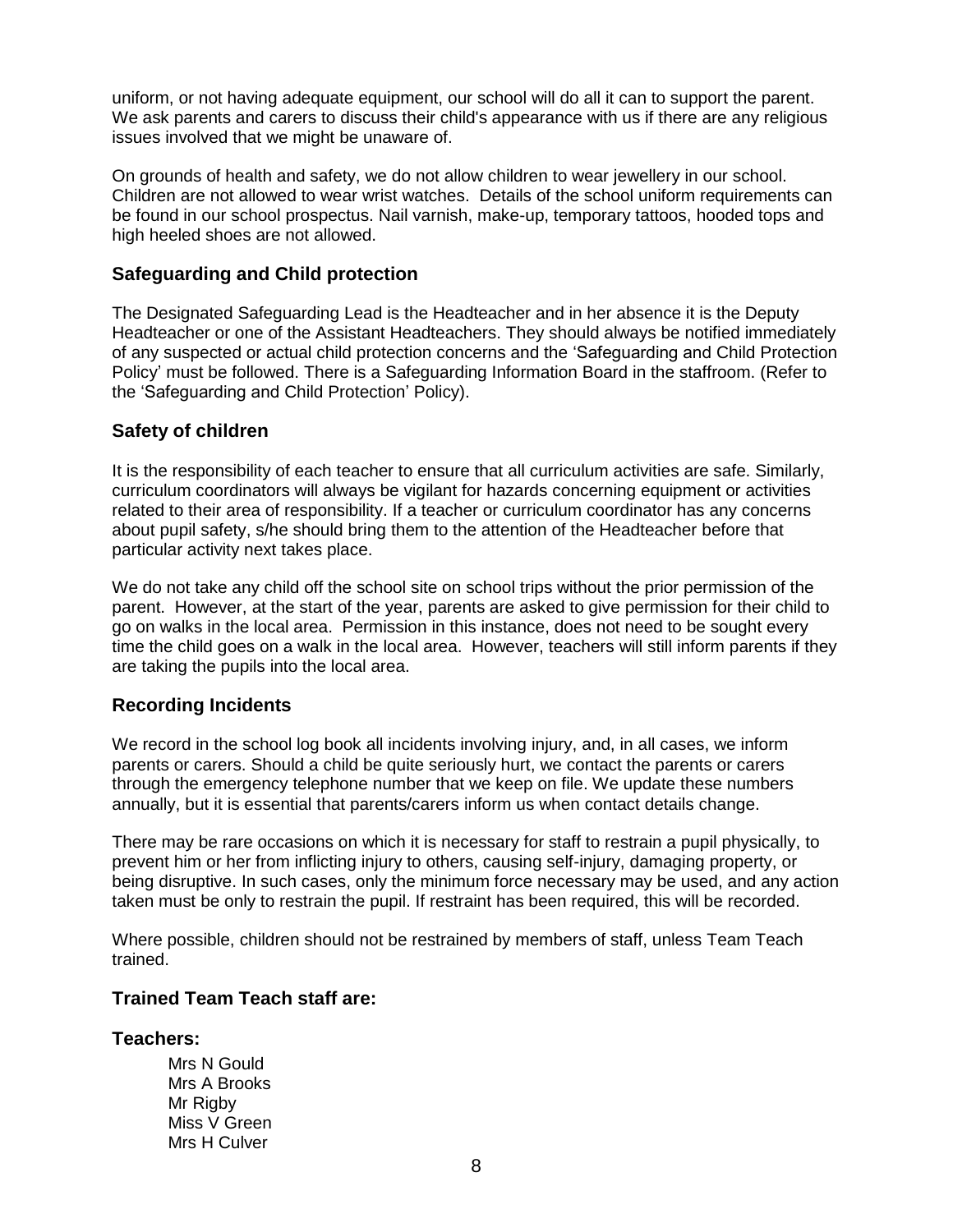Mrs J Cooke Miss E Larsen Mr L Copley Miss H Olson Mr B Maguire Mrs S Meighen Miss S Bailey Mrs D Trickett Mrs J Falconer Mrs E Copley Mrs M Bartlolini-Bradley

#### **Teaching Assistants:**

Mrs K Dean Mrs M Jones Mrs M Comer Mrs J Mulhall Mrs N Newton Mrs A Higgens Mrs L Pouncey Mrs S Huntington Mrs D Worthington Miss V Smith Mrs S Oxley Mrs A Mazey

However, in an emergency situation, any member of staff would be expected to restrain a child in order to prevent them from harming themselves or others. Help should be called for immediately via the internal telephone system.

#### **Fire and other emergency procedures**

Procedures for fire and other emergency evacuation are displayed prominently in all rooms. Fire drills are held at least once each term. Arrangements are made to monitor the condition of all fire prevention equipment regularly. This includes the visual inspection of fire extinguishers, and the testing of the fire alarm system.

#### **Educational visits**

The school takes very seriously its responsibilities for ensuring the safety of children whilst on school trips (see also the 'Off-site Visits' policy).

#### **Seat belts**

We use coaches and mini-buses only when seat belts are provided. We instruct the children to use seat belts at all times when the bus is moving.

#### **Medicines**

(Refer to 'Administration of Medicines In School Policy'). If children have had sickness or diarrhoea, they should stay off school for 48 hours from the last episode of vomiting or diarrhoea. If a large number of pupils are becoming ill with sickness/ diarrhoea, a member of the Senior Leadership Team may contact the Health and Safety Officer and/ or the Health Protection agency to inform them seek relevant advice.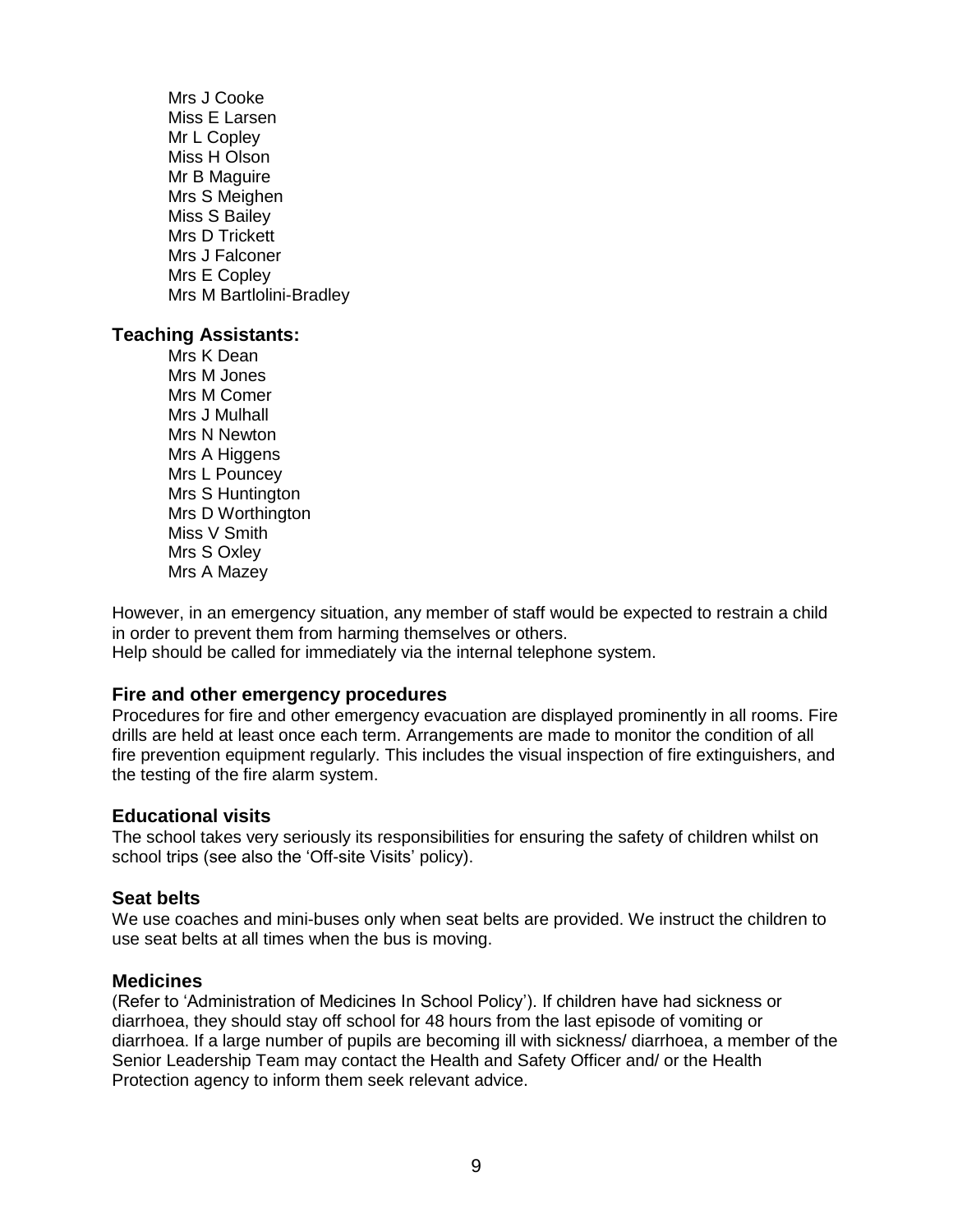If the Health protection agency recommend that pupils should remain off school for at least 48 hours (or longer) following sickness/diarrhoea, this information will be communicated to parents via a letter or a newsletter.

Where possible, children should be given medicines at home before and after the school day. If a child needs to be given medicine, parents are asked to come into school to administer the medicine to their child. Children are not allowed to bring in any medicines, tablets, throat lozenges, cough sweets or skin/face creams into school. Parents should keep children at home when they are acutely unwell.

#### **Internet safety**

We regularly use the Internet in school, because it has many educational benefits. In order to minimise the risk of children coming across unsuitable material, we provide constant supervision, and we use only a filtered service, selected links, and child-friendly search engines. Parents and carers are asked to sign authorisation for their child to use the Internet. We also seek parental permission before using photographs of children or children's work (refer to 'Use of Images' policy). When we publish the names of children on school newsletters (which are published on the school website), we use first names and the initial of the child's surname only. If the child's name appears on the school website the child's first name only will be used. If a newspaper wishes to take a photograph and wants to include the child' full name to be published with the photograph, parental permission will be sought. If a High School (or any other establishment) wishes to take photographs (e.g. during a visit to the High School) and publish the photographs on their website or on twitter/ other social media, the school will include the details provided by the establishment to parents and ask parents to give their consent.

#### **Theft or other criminal acts**

The teacher or headteacher will investigate any incidents of theft involving children. If there are serious incidents of theft from the school site, the headteacher will inform the police, and record the incident.

Should any incident involve physical violence against a teacher, we will report this to the Health and Safety Executive, and support the teacher in question if s/he wishes the matter to be reported to the police.

#### **The health and welfare of staff**

The school takes very seriously the need to safeguard the health and welfare of all our staff. This includes their professional development, which we address in our CPD policy. We also pay particular attention to the assessment and prevention of work-related stress, thus complying with health and safety law. If a member of staff is experiencing stress at work, s/he should inform the Headteacher without delay.

The school will not tolerate violence, threatening behaviour or abuse directed against school staff. If such incidents do occur, the school will take the matter very seriously, and take action in line with the LA's protocol on school and the police.

Staff are also asked to complete a Health Care Plan if they deem it necessary –in case of an emergency.

Staff emergency contact details are kept on file in the school office in case of an emergency.

#### **Accidents and First Aid**

#### **First Aiders**

The first aiders in school are listed below: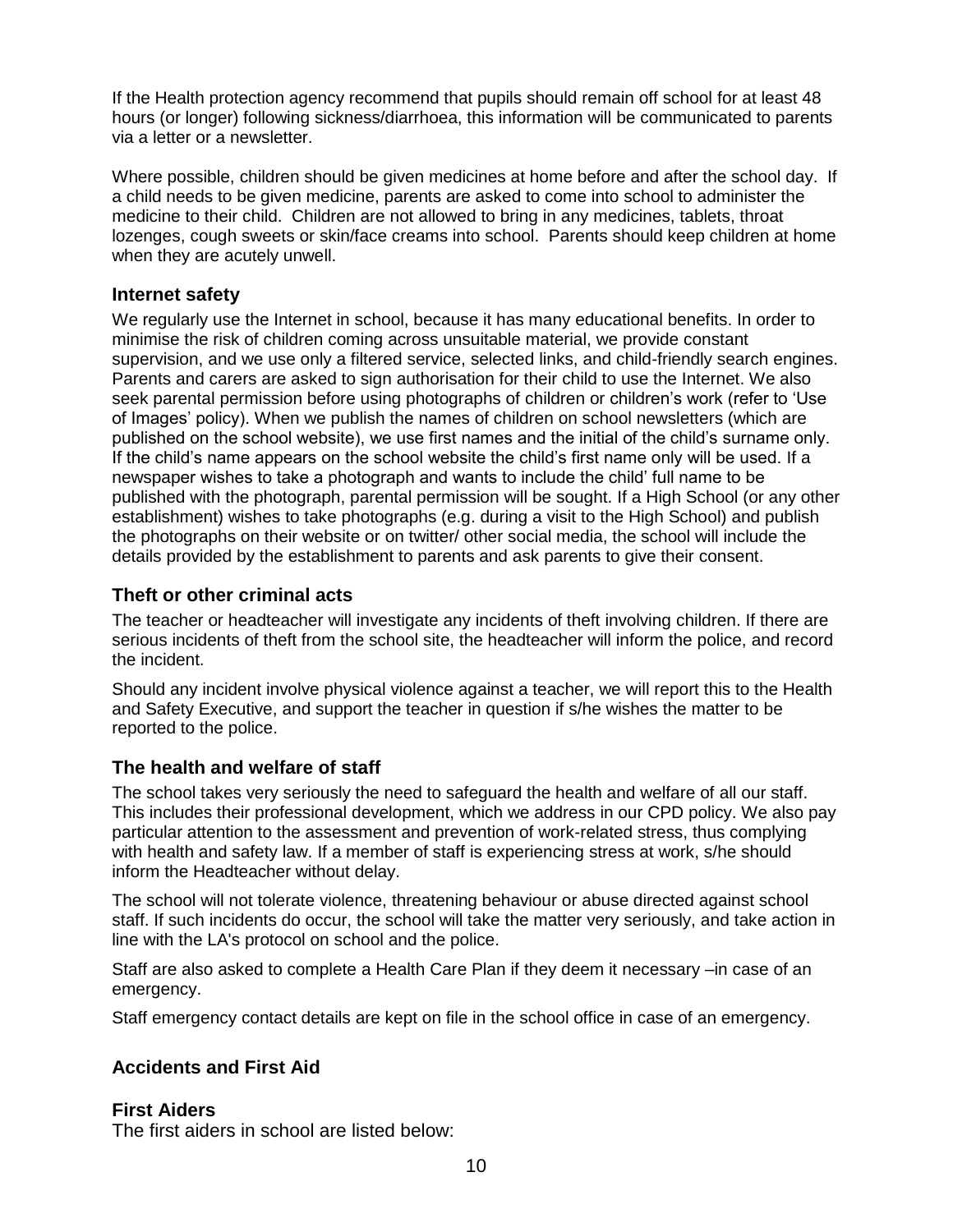#### **Paediatric First Aiders:**

Mrs Hough Mrs Falconer Mrs Huntington Mrs Bartolini-Bradley Mrs Oxley **Mrs** Comer Mrs Mazey

**First Aiders – 3-day course:**

Mrs Pouncey **Mrs** Comer Mrs Meighen

#### **Emergency First Aiders:**

| Mrs Dean             | Mrs Worthington    |  |  |
|----------------------|--------------------|--|--|
| <b>Miss Smith</b>    | <b>Mrs Mulhall</b> |  |  |
| Mrs Jones            | Mr Copley          |  |  |
| <b>Miss Atherton</b> | Mrs Lang           |  |  |
| Mrs Higgens          | Mrs Newton         |  |  |
| Mrs Mazey            | <b>Mrs Pouncey</b> |  |  |
| <b>Miss Saville</b>  | Mrs Race           |  |  |

#### **Lunchtime First Aiders:**

| Mrs Lang          | <b>Mrs Oxley</b>    |  |  |
|-------------------|---------------------|--|--|
| Mrs Mazey         | Mrs Robertson       |  |  |
| <b>Mrs Rutter</b> | Mrs Pouncey         |  |  |
| Mrs Race          | <b>Miss Saville</b> |  |  |
| Mrs Worthington   | Mrs Higgens         |  |  |
| Miss Smith        |                     |  |  |

There is a notice in the school entrance hall stating who the first aiders are and where he/she is located. Notices are also displayed in the School Office, Headteacher's Office, Deputy Head's Office, at each first aid point, every classroom and the staffroom.

The main task of the first aider will be to take charge of the situation in the event of serious injury or illness, to ensure that an ambulance is summoned and the ambulance crew are directed to the casualty. The parents of the pupil should be notified and the appropriate accident report completed. Any member of staff should call an ambulance immediately if they deem it necessary. They do not need to wait for a First Aider or Senior Leader to make the decision to call an ambulance.

#### **First Aid Boxes**

There are first aid boxes located at the First Aid points.

These contain a selection of plasters and dressings.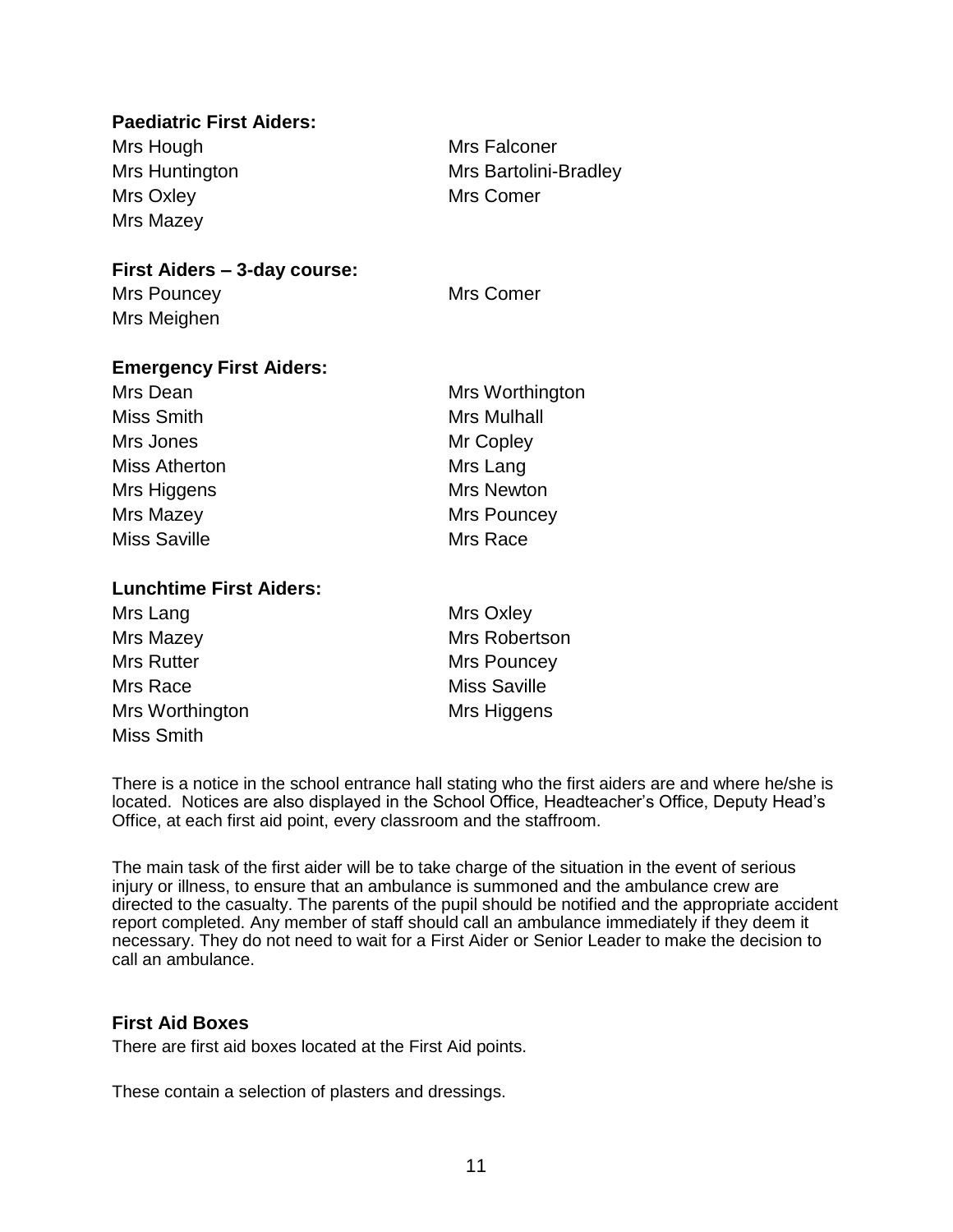Disposable plastic gloves, aprons and bags (for contaminated waste) are stored near the first aid boxes.

Boxes should be stocked as a minimum in accordance with current H&S guidelines:

#### **Guidelines for Contents for School First Aid boxes**

(from The Management of Health and Safety, Education Health and Safety Team Issue 2 Sept. 1997)

| Contents                                | <b>Travel Pack</b> | $1 - 10$<br>Persons | $11 - 50$<br>Persons | 51-100<br>Persons |
|-----------------------------------------|--------------------|---------------------|----------------------|-------------------|
| Guidance Leaflet                        |                    |                     |                      |                   |
| Individually Wrapped<br><b>Plasters</b> | 6                  | 20                  | 40                   | 40                |
| Sterile Eye Pad                         |                    | $\overline{2}$      | 3                    | 4                 |
| <b>Triangular Bandage</b>               | $\overline{2}$     | 4                   | 4                    | 6                 |
| <b>Safety Pins</b>                      | 2                  | 6                   | 12                   | 12                |
| <b>Small Sterile Dressing</b>           | 2                  | 4                   | 6                    | 8                 |
| <b>Medium Sterile Dressing</b>          |                    | 2                   | 4                    | 6                 |
| <b>Large Sterile Dressing</b>           |                    | 2                   | 3                    | 4                 |
| <b>Ex Large Sterile Dressing</b>        | $\Omega$           | 0                   |                      | $\mathcal{P}$     |
| <b>Cleaning Wipes</b>                   | 10                 | 10 (if req.)        | 10 (if req.)         | 10 (if req.)      |

While this is an approved list, it is acceptable to add or remove items and change quantities of items to suit our circumstances.

#### **Mrs Newton and Mrs Pouncey are responsible for maintaining the contents of the First Aid boxes and should be informed if stock is becoming depleted.**

First Aid kits must always be taken with classes on school trips. The box should include sterile adhesive dressings, one large sterile unmedicated dressing, 2 triangular bandages, safety pins, moist clean wipes and/or paper towels, bottle of water, sick bags.

We have first aid 'bum bags' to assist in carrying equipment.

\*\*\* During the current COVID-19 pandemic, all staff dealing with injuries/ first aid / sudden illness should follow the school COVID-19 risk assessment and wear PPE whilst working with children.

Each Year Group / Bubble will be provided with a first aid kit, PPE, bump notes and first aid book to administer first aid.

#### **6.0 Dealing with Injuries / Sudden Illness**

When dealing with bleeding or other cases of spillage of body fluid:

- a) Keep people away from the area until spillage is dealt with.
- b) Wear disposable aprons and plastic gloves.
- c) Mop up body fluids using appropriate absorbent materials.
- d) Thoroughly clean all contaminated areas (including sink areas) with a proprietary cleaning agent (as advised by the LA).
- e) Dispose of all contaminated waste (paper towels etc. including gloves and apron), treating them as infected waste i.e. put in an 'infected waste' plastic bag and tied securely before disposal via site manager.
- f) On completion of work, hands should be thoroughly washed.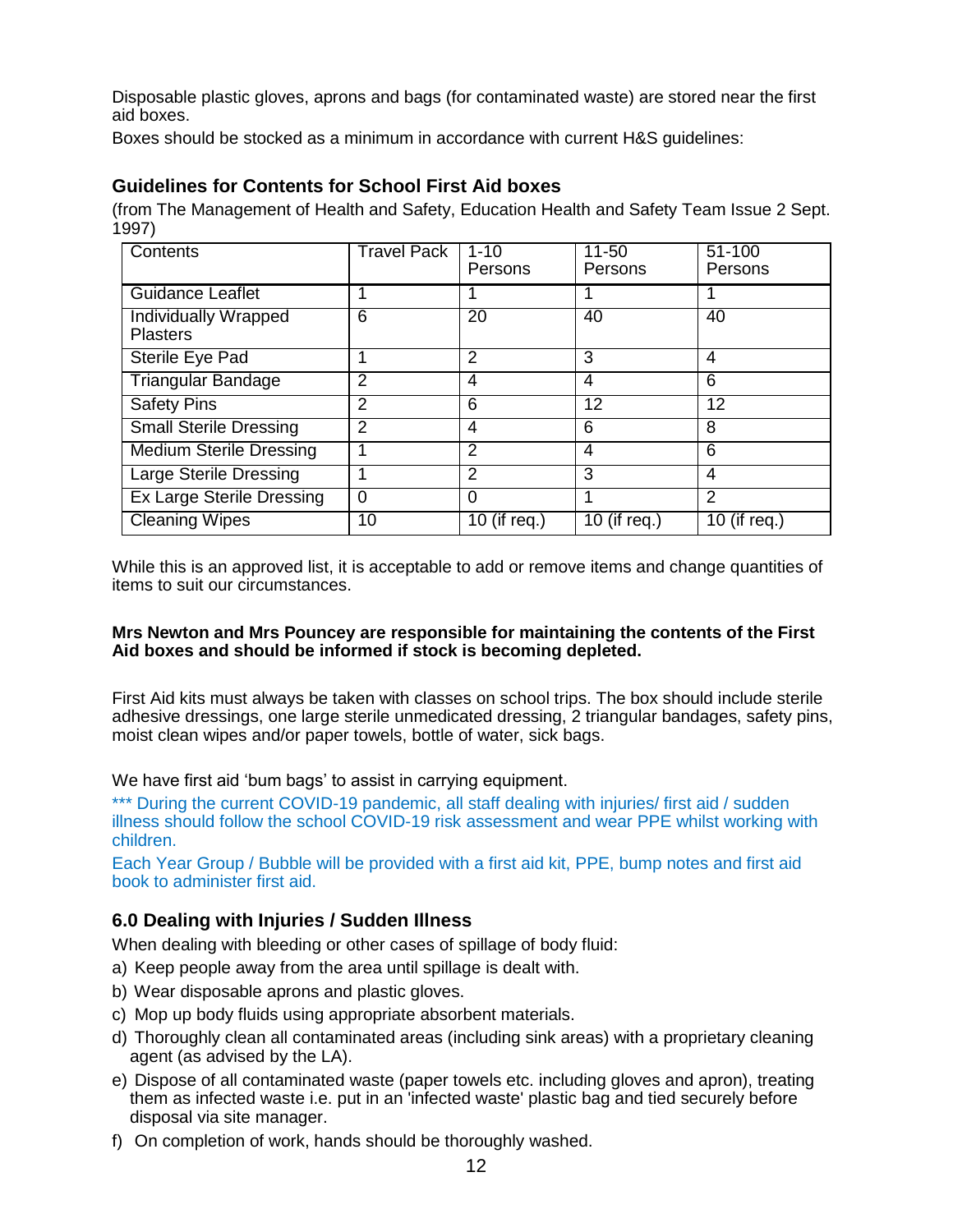#### **6.1 Minor Injuries:**

- a) Ensure that any cuts or broken skin are covered with waterproof or other suitable dressings.
- b) All accidents which occur to children whilst in the care of school staff must be entered in the Accident Log books. There is an accident log book for both the Infant and Junior departments.
- c) Welfare staff should report any injuries to the appropriate member of the teaching staff in order that they are aware of the situation.
- d) First Aiders and/ or teachers should inform parents of the injury by completing an accident form (according to type/severity of the injury).
- e) Any teacher who is concerned about the condition of a child after an accident should inform either the Headteacher, Deputy Headteacher, an Assistant Headteacher and a nominated First Aider. The parent(s) should be contacted if necessary.

#### **6.2 Serious Injuries / illness: (Worse than average)**

Injuries involving immediate hospitalisation or inspection by a doctor (e.g. broken limbs, deep cuts, etc...)

- a) Contact a First Aider and inform the Headteacher.
- b) If hospitalisation is required, then an ambulance should be summoned. It is desirable if reasonably practicable for a responsible adult to accompany the child taken from school by ambulance. The responsible adult would be a member of the school staff.
- c) If a child is transported in a car belonging to a member of staff, there must be at least two adults (including the driver) available to take the child.
- d) Notify the parents. On no account should urgent treatment be delayed pending the arrival at school of parents.
- e) Record the injury in the Accident Log Book.
- f) Complete a Wigan Council Incident Report Form (a Senior Leader will take a lead on this)
- g) The Headteacher/ Senior Leader will also complete Part 2 of the incident form and inform a Health and Safety Officer of the incident by telephone. The Headteacher will then send all documentation to the Health and Safety Department.

#### **6.3 Accidents involving adults**

- a) Any accident involving adults must be reported to the Headteacher.
- b)A Wigan Council Incident Report Form should be completed (available from the School Office).

Further information is contained within the HSE Guidance notes 'Accidents/Incident Reporting - Forms and Procedures'.

#### **Other Medical Issues**

#### **7.1 Hygiene & Infectious Diseases**

Where large numbers of people work in close proximity there is an ever present risk of outbreaks of certain infectious diseases.

Guidelines for dealing with communicable diseases are in the Wigan LA H&S Manual and additional information from the Health Protection Agency is located in the School Office.

A high standard of personal hygiene must always be encouraged e.g. washing hands after every visit to the toilet.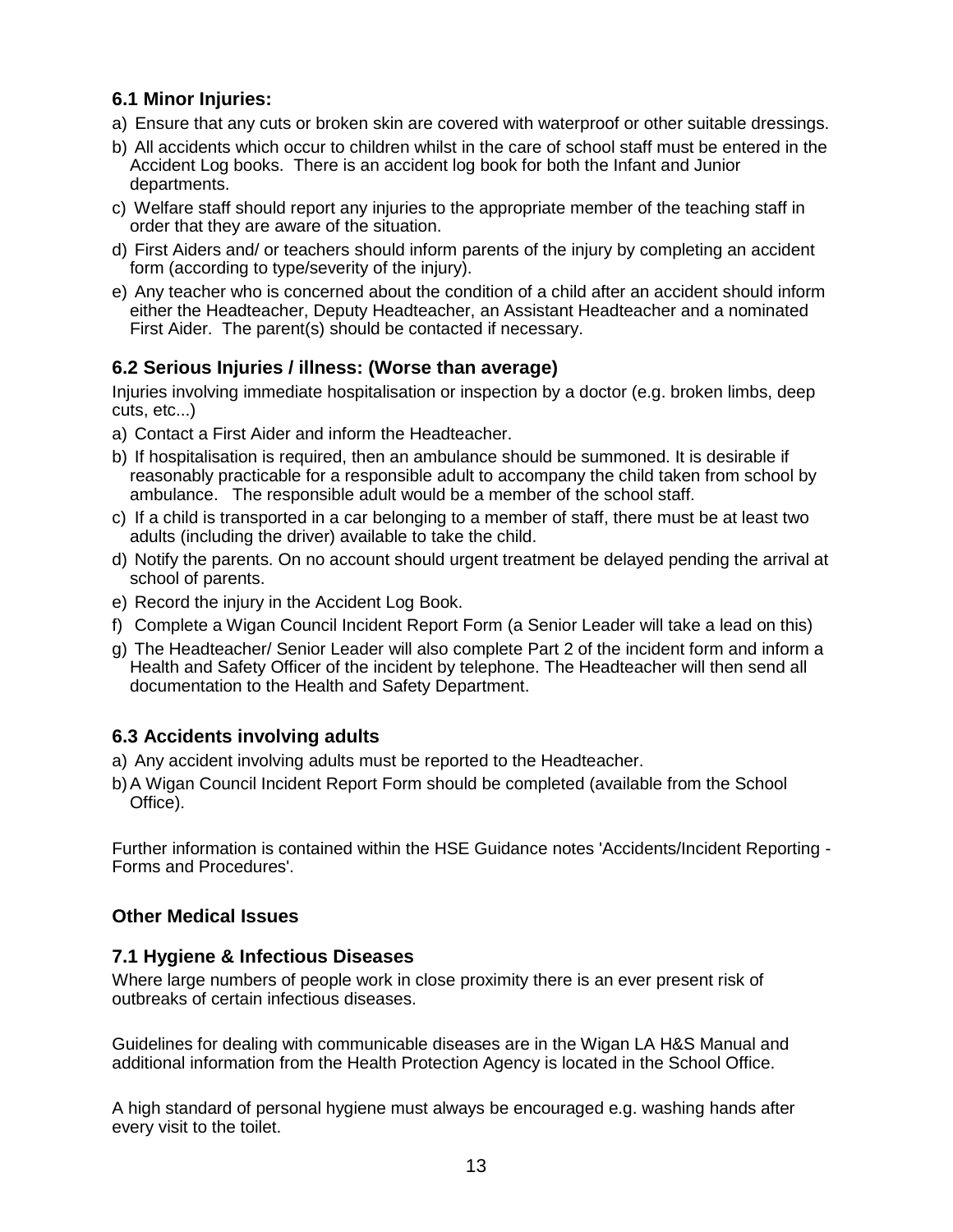#### 7.2 **Medical Conditions**

When a pupil suffers from a condition such as epilepsy, diabetes or asthma, it is important that all members of staff are aware of the problem. (See Supporting Pupils at School with Medical Conditions Policy).

All medical information is collected via the data collection sheets (which are sent out for parents to complete annually). The Business Manager then produces a whole school medical booklet which contains class pupil lists and any special medical requirements for individual pupils. These booklets are kept in the School Office, Headteacher's Office, Deputy Headteacher's Office and all class teachers are given a copy to keep in their classroom. A copy is also kept in each register box so that supply staff have access to it in the morning.

In addition to this, the teachers, teaching assistants, Business Manager and parents assist the Headteacher in producing 'individual health care plans', including care plans for pupils with severe allergies. These 'individual health care plans' are displayed in the staffroom. Photographs of the children are displayed with the plan so that supply teachers know who the child is. Health Care plans are also kept in the register box for teachers and supply teachers to refer to.

#### **7.3 Asthma**

There is an asthma notice board in the staffroom listing the pupils who have asthma in every class. These lists are also displayed in classrooms. Every child has an inhaler and spacer in school which has been prescribed by a doctor. The inhalers are kept in a central place in the classroom so that the children can access them at any time. Inhalers are taken out with the children for P.E. lessons. All staff are responsible for ensuring that children have their inhalers with them when they are out on school trips, or with a supervising adult (who is with that child during the trip). If a child has an asthma attack, staff follow the guidance from the training which is displayed around school and in all classrooms.

#### In an emergency:

If a child has had 5 puffs and is still breathless, another 5 puffs can be given. If there is still no improvement staff should dial 999 immediately.

Parents are asked to complete a Health Care Plan at the start of every school year, or sooner if their child's medical needs alter.

Spacers will be cleaned termly by the class teaching assistant (with the parents' permission). They should be washed with warm, soapy water and allowed to drip dry - not dried with a cloth.

#### **8.0 Fire Precautions and Bomb Alerts**

There is a need for constant vigilance by everyone to ensure that life and property are not endangered by fire.

The Fire Alarms should be tested on a rota basis before school hours by the Site Supervisor and defects reported to the Headteacher on arrival.

There are checks made periodically to ensure the system is working adequately.

The Caretaker is the nominated Fire Warden.

#### **8.1 Fire Drill**

There should be at least one fire practice per term.

It is the responsibility of each member of staff to inform their own class of the pattern of evacuation at the start of the academic year. During the first half term of each academic year, staff will be asked to go through the fire drill with their new class and to carry out a practice evacuation). The first fire drill will then take place during the first term.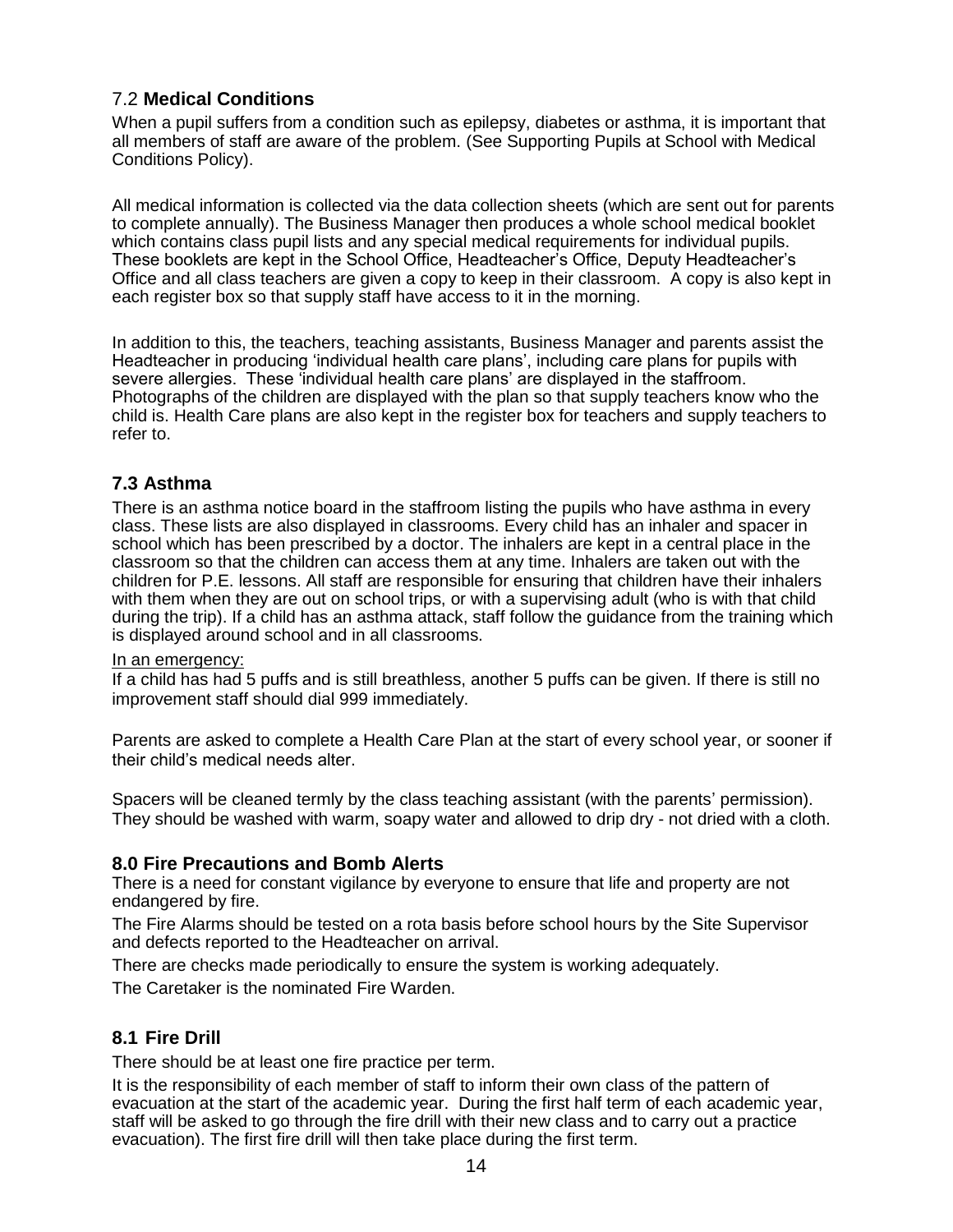Each class should be trained to stand in silence to enable each teacher to call the register quickly and efficiently.

If any alarm occurs, the building should be fully evacuated before reoccupation.

As far as is reasonably practicable, the Headteacher will be responsible for ensuring the full evacuation of the premises.

No-one must try to re-enter school without the Head's permission or that of the Fire Brigade's Officer-in-Charge if they are present.

All kitchen staff must be involved in the arrangements for emergency evacuation.

The Caretaker/ Fire Warden and/or Headteacher will keep a record of all drills held.

#### **8.2 Bomb Alerts**

Evacuation should take place as a fire drill. Clear building and contact police. The second site for an evacuation is St Luke's Primary School and/or St. Luke's Church.

#### **8.3Emergency Evacuation**

An Emergency Evacuation box will be held in the School Office (containing spare registers/ class contact details, high visibility jackets for staff, important emergency telephone numbers, etc…). The office staff will bring the box outside if the fire alarm sounds. Emergency ponchos will be stored in the outdoor resource cabin (outside – near the hall exit doors). These will be used in the event of an evacuation. Ponchos will be stored in each rucksack and the rucksacks will be distributed to each class teacher. In the event of an evacuation, Mrs Adamson (kitchen) will contact Metrofresh and order food/ drinks as required. (See Emergency Management Plan).

#### **9 Safety**

#### **9.1 Safety Representatives**

It is the joint responsibility of everyone who works at Lowton West Primary School to ensure that the workplace is a safe and healthy place to be, both for themselves and the children in their charge. However, any conditions which are not safe or healthy should be brought to the attention of the Headteacher or the Deputy Headteacher.

#### **9.2 General Housekeeping**

Many injuries in schools occur as a result of slips, trips and falls. Please be aware of potential hazards such as:

- a) Litter.
- b) Telephone or electrical cables lying across a walkway.
- c) Loose or torn carpets.
- d) Wet floors.
- e) Objects left on the floor in cloakrooms, resource areas, or class bases.
- f) Hurrying or running by adults or children.
- g) Cupboard doors and filing cabinets left open.
- h) Obscured vision when carrying bulky items.

i) Makeshift methods of reaching heights e.g. standing on tables, chairs or stools. Staff should always use aluminium step ladders which can be locked down. Never overreach or stand with one foot on the steps and the other on a fixed surface.

j) If a ladder is needed it must be of sufficient length to allow it to be set up properly. Once a term, ladders and steps should be checked by the Caretaker for defects. If they are found to be unsafe, they should be taken out of service. Ladders should be checked every month and results recorded. Faulty equipment must not be used until repaired.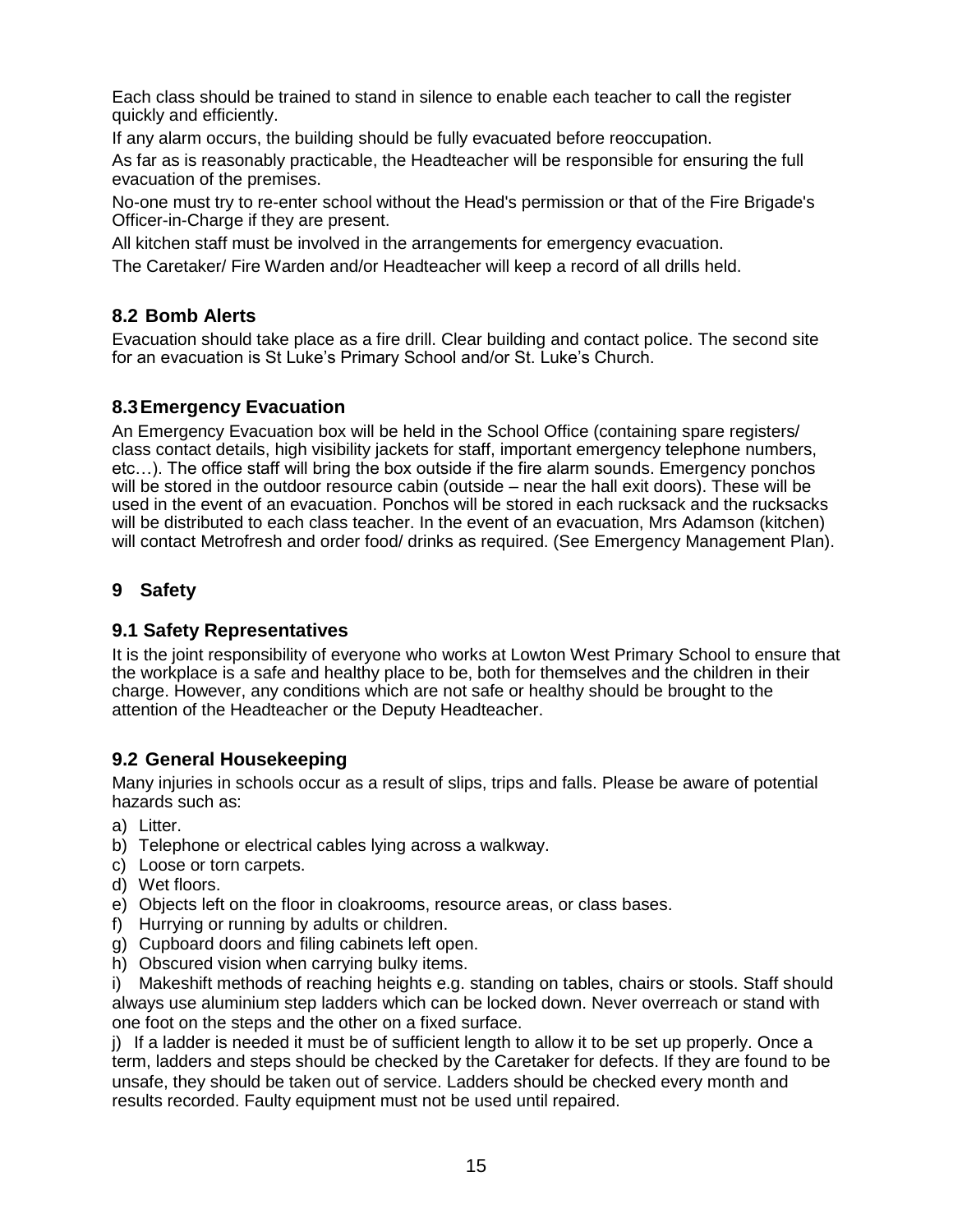#### **9.3 Cloakrooms**

Staff should ensure that there are nominated pupil cloakroom monitors who check the cloakroom areas at the start of the day and after every playtime to ensure that there are no coats and bags lying on the floor.

#### **9.4Playground Safety**

The surface of the playground should be kept in good condition and any uneven paving slabs reported. As far as possible pupils should not play near steps, steep slopes, or changes in level.

All staff should be vigilant and ensure that the children on the Junior playground do not play around the corner near the green cabins, or around the corner where the Reading Sheds are located, unless they are supervised by an adult. Staff should regularly remind the pupils that they are to stay on the Junior playground where they can be seen by an adult. Children are not allowed to play in areas where they are out of sight of the staff member on duty.

Children and staff should be aware of potential risks from playground equipment, such as not playing sensibly with ropes, etc... Immediate action should be taken if children are not using playground equipment safely or if a game that they are playing is deemed to be dangerous.

Staff on duty should ensure that they are not stood together, but are situated at different parts of the playground. Staff on duty should walk around and be pro-active in praising good behaviour and checking that groups of children are playing together nicely. Any disputes between children should be dealt with immediately and resolved. If a problem is not resolved, it must be reported to the Class teacher who should then follow it up. Staff should be on time for playground duties and for collecting their classes after playtimes.

#### **9.5Lifting and Manual Equipment**

If required, staff are to carry out a manual handling risk assessment before lifting/moving equipment, furniture etc.

#### **9.6Mobile phones**

The use of mobile phones by pupils is prohibited. Pupils should not have mobile phones in school. If a child is found with a mobile phone the phone must be taken from the child and given to the Headteacher or Deputy Head. The parents of that child will then be contacted. Older pupils are allowed to hand in their phones to the teacher in the morning and collect them at the end of the day. Older pupils are not allowed to use their mobile phones whilst on the school premises. (Also refer to the school's policy on the use of mobile phones).

Staff should not use mobile phones when supervising children unless in an emergency and phones with a photo facility should not be used in the presence of pupils.

#### **9.7Smoking**

All smoking is prohibited on school premises and during visits or field trips in the presence of pupils.

#### **9.8Hot drinks**

Staff should not carry hot drinks around school in mugs. The school will provide safe flasks or plastic cups with lids for staff on playground duty.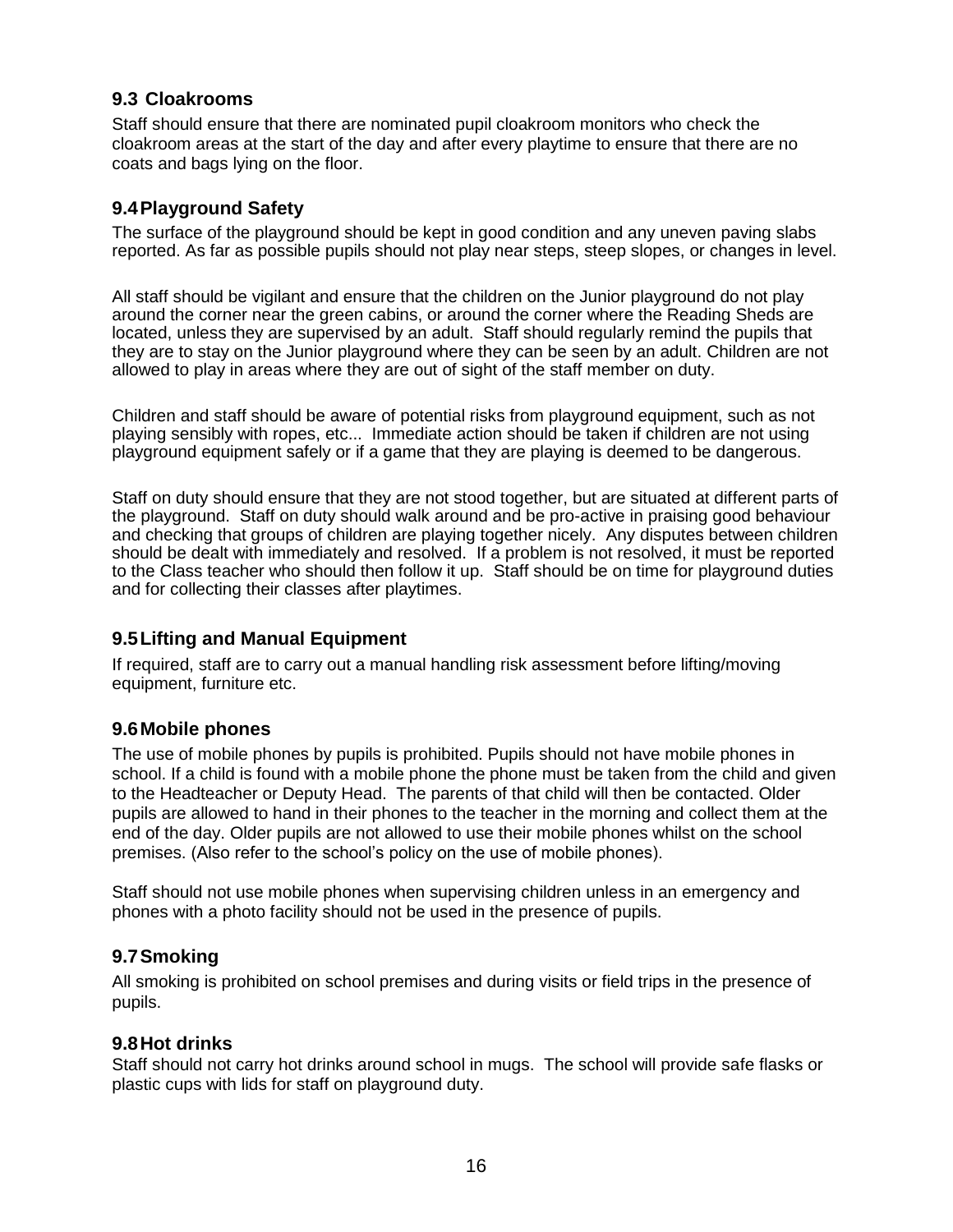#### **10 Environment**

#### **10.1 Temperature**

The temperature indoors must be reasonable and it is suggested that the minimum temperature for sedentary work is 16 C. In the Summer months, fans will be provided in the classrooms and offices.

#### **10.2 Lighting**

The workplace must have suitable and sufficient lighting.

#### **10.3 Cleanliness**

All furniture, furnishings and fittings will be kept 'sufficiently clean' and waste materials will be removed daily by the cleaning staff and caretaker. Litter, besides being unsightly, can cause slips and falls.

Each teacher is responsible for the tidiness of their own base and all school users share responsibility for keeping the school clean and tidy.

All staff and pupils will aim to keep the school as tidy as possible so that it is a safe, tidy and pleasant working environment. All staff will support the Headteacher in this.

\*\*\*Additional cleaning schedules with enhanced cleaning of tables, toilet and sick facilities and touch points and handwashing routines will be implemented in line with the COVID-19 risk assessment.

#### **10.3 Floors**

All floors and traffic routes must, as far as is reasonably practicable, be kept free of obstructions and from any article or substance that may cause someone to slip or fall.

If any member of staff sees an obstruction or article that could pose a danger, they should immediately move the article or report the obstruction. Children should also be encouraged to pick up any articles around school that could be a trip hazard.

If a member of staff notices a cloakroom floor that has several articles on the floor, they should immediately inform the class teacher of the situation. This matter should be resolved immediately.

#### **10.4 Adult Toilet facilities**

There are male and female toilets in school for staff and visitors use. The disabled toilet can also be used by staff. Any problems relating to the efficiency and cleanliness of the toilets should be reported to the Caretaker.

#### **10.5 Hazardous Chemicals**

Bleach is a prohibited substance in school. No corrosive chemicals should be left lying around in school.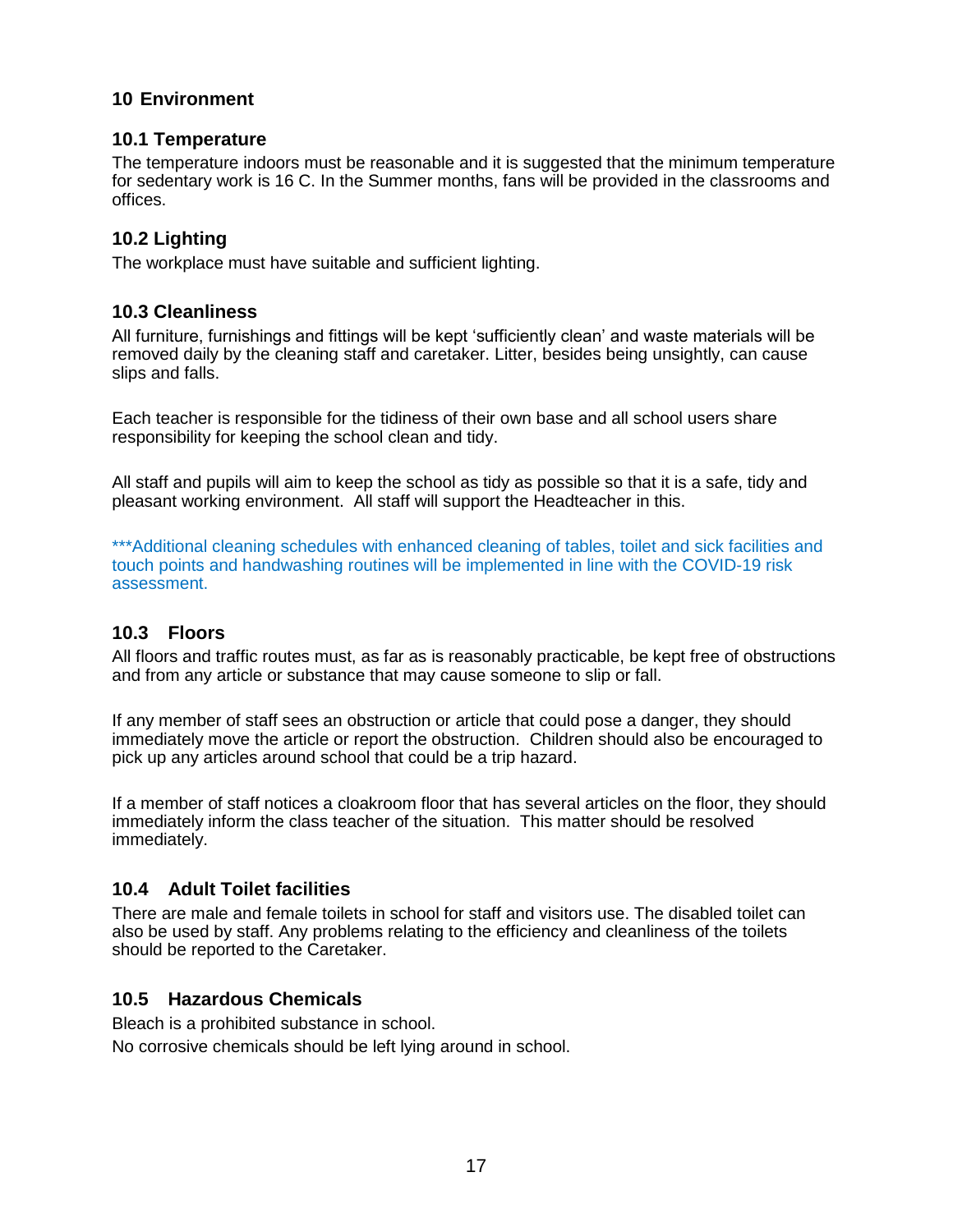#### **11 Security**

#### **11.1 Security of Pupils and Staff**

The risk of incident can be reduced by improving door security and entry/exit procedures.

- We review security measures regularly, and draw upon the advice of experts (e.g. police officers, fire officers, etc. as needed).
- We require all adult visitors who arrive in normal school hours to sign the visitors' book in the reception area, and to wear an identification badge at all times whilst on the school premises.
- Teachers will not allow any adult to enter their classroom if the school visitor's badge does not identify them.
- If any adult working in the school has suspicions that a person may be trespassing on the school site, they must inform the Headteacher immediately. The Headteacher will warn any intruder that they must leave the school site straight away. If the Headteacher has any concerns that an intruder may cause harm to anyone on the school site, s/he will contact the police.

A coded lock is fitted to the main entrance internal door, the Headteacher Office, the School Office and the Junior gate. The Infant gate is kept locked.

Compliance with the following security regulations is mandatory.

- a) During School sessions, all outside doors and gates must remain closed and secure.
- b)The Infant member of staff on the Infant gate closes and locks the gate at 8.55am. The junior member of staff on the gate also ensures that the junior gate is closed at 8.55am.
- c) All parents will be asked to wait in the entrance area. If they are collecting a pupils(s), they will wait there and the pupil(s) will be brought to them by a member of staff. If they are waiting to see a member of staff, they will be asked to wait there until the member of staff comes to meet them. They will then be escorted to the classroom by the teacher and they must wear a Visitor's Badge.
- d)Parents must not be allowed to walk around the school without a member of staff with them. This includes at the start and the end of the school day (e.g. to look for lost uniform, etc)
- e)The car park is secured by a barrier and only staff and other approved visitors have access to the car park. All visitors must indicate their arrival on the car park via the intercom system.
- f) Staff are requested to use the front door when arriving in a morning and leaving in the evening. Staff must sign in and out every time they enter and leave the building.
- g)All visitors/helpers must be admitted through the front door where they should sign in and out. Visitor badges will be issued to every visitor.
- h) Pupils must enter/exit the building by the appropriate doors as directed by staff.
- i) Pupils arriving late or leaving for an appointment whilst school is in session must use the front door under the supervision of the Headteacher, Class Teacher, Teaching Assistant or Office staff.
- j) The front door code should be limited to staff. It is the Headteacher's responsibility to change the code if a breech of security is suspected.
- k) Door keys are held by the Headteacher and Caretaker.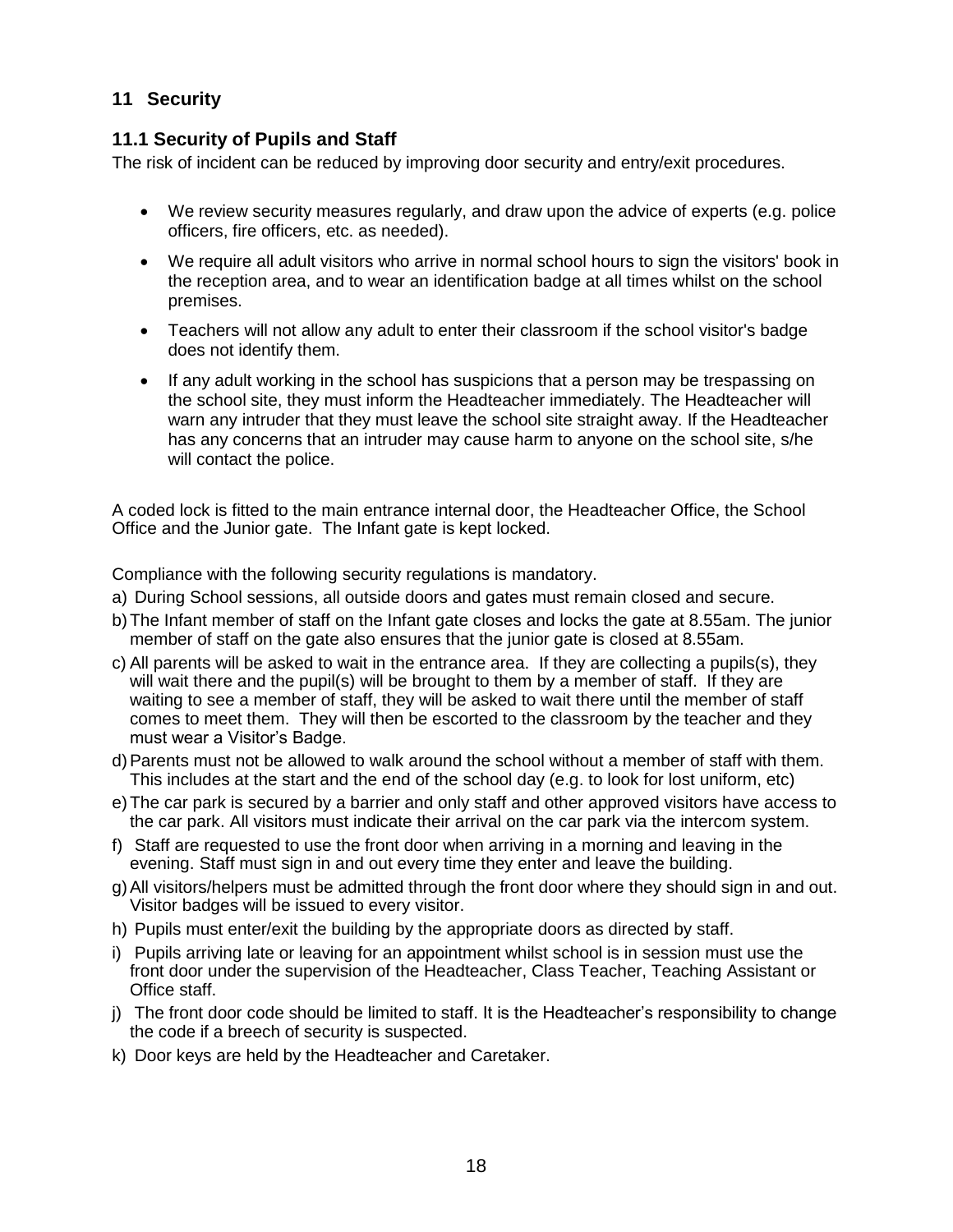l) When securing the building, key holders must check all windows and external doors, switch lights off and close internal doors. The caretaker is responsible for checking that the site is secure every evening before locking up. He will check that all windows and doors are closed and secure. If another person is locking up (e.g. the Headteacher), the caretaker will check that the site is secure before leaving the premises so that the other person needs only to secure the area that they have been using.

#### **11.2 Emergency Assistance**

Any instances where teachers have been confronted by angry parents/guardians and which have resulted in the member of staff being physically assaulted or verbally abused are not acceptable and all matters will be taken extremely seriously. Staff should ensure that they are not in vulnerable positions and if in any doubt have a second member of staff available. Telephones for emergencies are located in all classrooms and work areas.

#### **11.3 Working in school outside normal hours**

- a)Working alone should be avoided if at all possible although the Caretaker cannot always avoid this. Staff working alone should:
- b) Advise a spouse or family of their whereabouts and expected finish time.
- c) Lock the doors and carry the keys with them whilst in the building.
- d) Only authorised key holders will be responsible for closing doors, checking and setting the alarm.

#### **11.4 Strangers**

- a) Any stranger seen loitering near the school or in the school grounds should be reported without delay to the Headteacher who will call the Police if necessary.
- b) Any stranger found in the building should be challenged by a senior member of staff. Should the person be committing an illegal act, no attempt should be made to detain or remove the intruder from the premises using force. The Police should be contacted.

#### **11.5 Arrival and Departure of Pupils**

\*\*\* Please note there are alternate start and finish times which were implemented Autumn 2020 to allow staggered starts and finishes to the school day. This reduces the number of people entering and leaving the site and school building at one time. The staggered times for each bubble have been shared with parents and all staff and are available in the Plan for Opening School document available in the COVID-19 section on the school website. These will remain in place until further notice \*\*\*

- a) Children should not be brought to school before 8.45 a.m. as no adult supervision is available before that time. Parents will be reminded that the school cannot accept responsibility for their child if he/ she arrives at school before 8.45am.
- b) Parents/Carers are requested to collect children from school at 3.05pm (Reception Class parents), 3.10pm (Year 1 and Year 2 parents), 3.15pm (Years 3,4,5,6 parents). The Reception, Key Stage 1 and Key Stage 2 children are collected from outside their classrooms by their parents. The staff ensure that all children are collected by a parent. If the parent of a Reception child rings school to say that somebody else is collecting their child, they are asked to give the teacher a password. The teacher will then check the password with the person collecting the child. The Junior staff must line up any older children who walk home by themselves at the end of the day and take them down the path to the school gate. Staff must then wait until they are satisfied that all of the pupils have been collected by a parent or have left the premises to walk home independently. Children should be reminded regularly to wait with their teacher if there is nobody there to collect them at the end of the day. *Teachers must only let children be collected by adults who have been named on the collection list for that particular child.*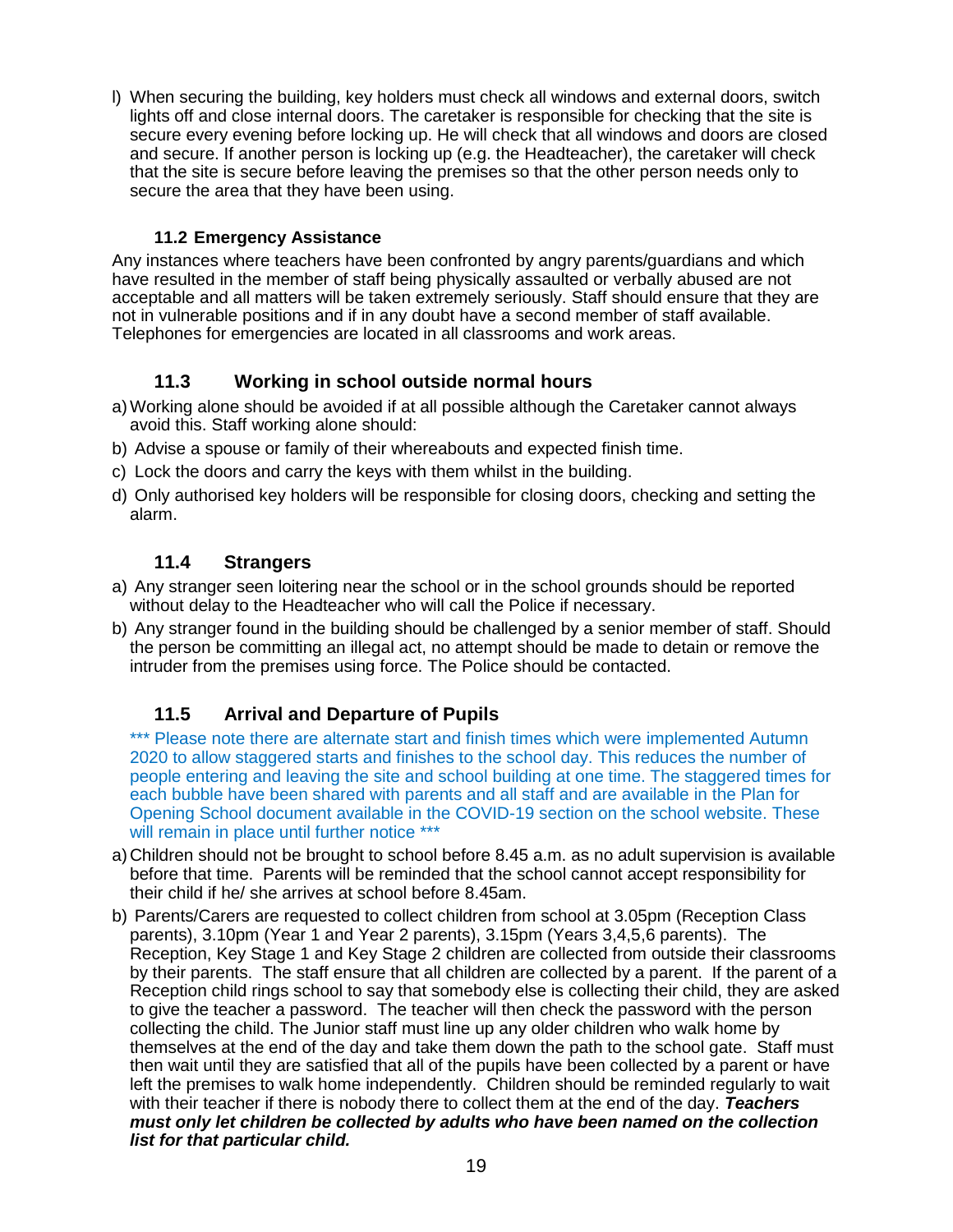- c) Children must be instructed to return to their teacher if they cannot find their parent or guardian. Where pupils have remained uncollected for some time and appropriate enquiries have been made, Children's Duty Team should be contacted (before 5.00 p.m.) or the Police informed.
- d) Children should be reminded to walk around the school building at the start and end of the day. If any member of staff sees a child running, they should immediately remind them to walk.
- e) Parents who wish to remove their child from school during the day (dental appointment etc.) should seek permission from the Headteacher or the child's class teacher in advance. Teachers should annotate the register accordingly.

#### **11.6 Personal Possessions**

Staff are requested to lock away all personal valuables (handbag, car keys etc.) whilst in school. Personal medicines, especially pain killers and tranquillisers can be fatal if taken by children. All medication must be kept in a secure place.

#### **11.7 Working with Individual Pupils**

Personal security is critical for both pupils and staff where private meetings become necessary. Where confidential interviews take place, they should be conducted in accessible areas of the school. Every effort should be made to ensure that wherever possible, there should be visual access. Where such conditions cannot apply, it is advised that another adult be present whilst the interview is taking place.

#### **11.8 Violent Incidents**

Physical or verbal abuse is totally unacceptable and all violent incidents will be recorded and reported to CYPS H&S Officer. Appropriate control measures are in place and reviewed regularly.

#### **11.9 General**

Staff are reminded that items can be stolen from school and their constant vigilance can help keep crime to a minimum.

Staff are requested to formally report any defective doors, locks, windows and window catches. All unoccupied offices/rooms, and particularly the Caretaker's room, should be locked.

Personal records such as pupil records, staff records and records held on computer media should be locked away when not in use. They must be treated as confidential.

#### **12 Inspections**

#### **12.1 Committees: H&S Inspections and Reporting**

A full inspection of the school will be made by the Governors' Buildings, Grounds, health and Safety Committee representative once every year. Other inspections will then take place on a termly basis. The results of this inspection will be detailed in the committee's minutes.

#### **13 New Staff**

Any new member of staff or any parent helper volunteers will be given a copy of the Health, Safety and Welfare Policy by the Headteacher before commencing their employment. Any queries should be answered by the Headteacher or Deputy Headteacher.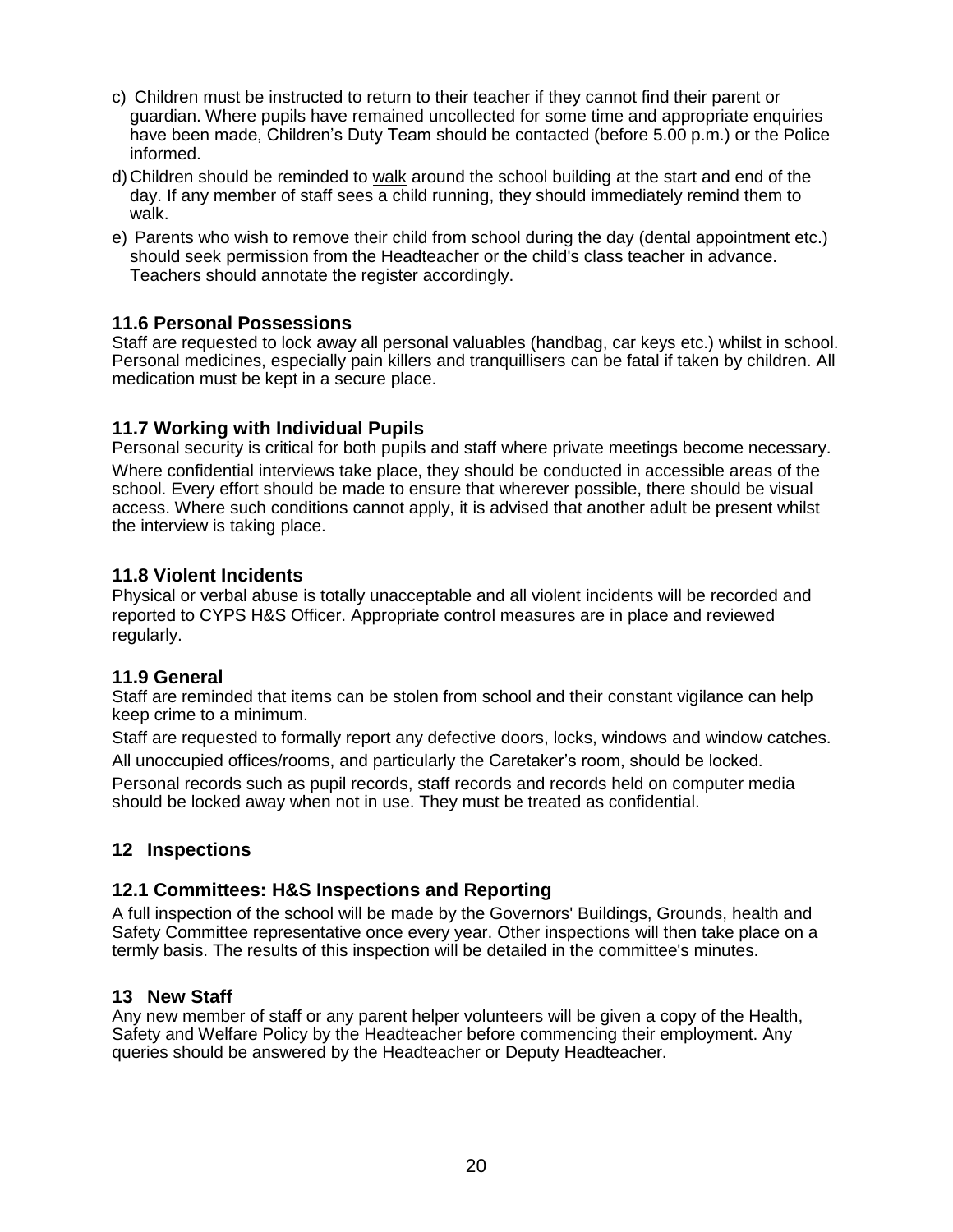#### **14 Road Safety**

#### **14.1 Motor Vehicles**

- a)Wherever possible walking to school or use of public transport is encouraged
- b) All vehicles must be parked in the approved areas.
- c) Roadways must be kept clear at all times for emergency vehicles.
- d)Parking outside the school: parents are regularly reminded to park with due care for the safety of others and with due regard for the local residents (via the newsletter).

#### **14.2 Pupil Road Safety**

Road Safety will be delivered through the curriculum as part of the National Curriculum, P.S.H.C & E., assemblies and specific road safety training. We have high visibility jackets in school which should be worn by classes going out walking in the local area.

#### **15 Physical Education**

**15.1** All the teaching staff at Lowton West are involved with the instruction of P.E.

It is every teacher's responsibility to: -

- a) Check the area for hazards before a P.E. session, e.g. broken glass and stones are particularly hazardous outside and wet floors and food inside.
- b) Check the pitch after inclement weather.
- c) Check equipment and remove any defective sports equipment from use. The defective item should be clearly labelled and a report (written) submitted to the Headteacher/Safety rep.
- d) Check that the children wear the appropriate clothes and no jewellery.
- e)Ensure that they wear pumps or other suitable footwear when teaching P.E.
- f) Ensure that the PE stores are kept tidy and free from hazards. All equipment should be put back in the correct place.

\*\*All year groups/ Bubble will be provided with their own set of PE equipment to use for a series of weeks (usually on a half term basis). All equipment will be cleaned at the end of every session and placed in the labelled Year Group net bags/ boxes ready for the next PE session in that Bubble. The PE timetable has been adjusted in line with current school guidance and the school risk assessment.

For more details, please refer to 'Safe Practice in Physical Education' issued by B.A.A.L.P.E.

#### **15.2 Swimming**

During swimming activities, the staff/pupil ratio will be in line with guidance (service-level agreement). At least one adult will be female. Transport arrangements will be within LA guidelines.

#### **16 Safety Maintenance Checks**

School has service level agreements in place to ensure that we comply with all statutory requirements including portable electrical appliances, SEND equipment checks, asbestos and playground equipment checks, etc…